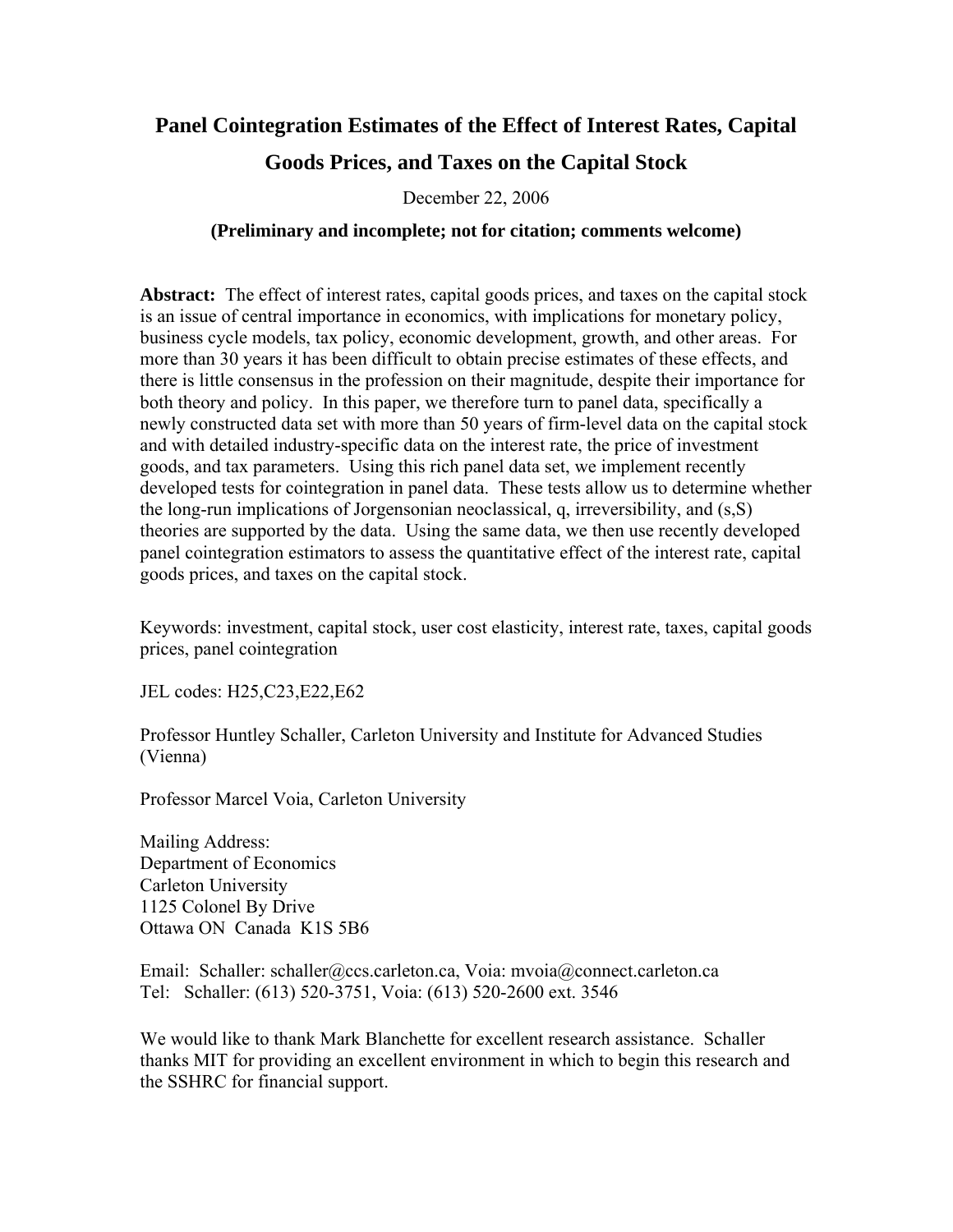# **1 Introduction**

 According to neoclassical growth theory, the capital stock is one of the main determinants of the long-run standard of living. In some versions of endogenous growth theory, the capital stock plays an even more important role by influencing the rate of economic growth.

 According to standard economic theory, the long-run capital stock is determined by the interest rate, taxes, and capital goods prices. The quantitative magnitude of these effects is of crucial importance for many areas of economics, including monetary policy, business cycle models, tax policy, trade, economic development, and growth. Unfortunately, there is little consensus on the magnitude of these effects. For example, Chirinko (1993) concludes that "the response of investment to price variables tends to be small and unimportant relative to quantity variables," while Hassett and Hubbard (2002) conclude that the user cost elasticity is probably between -0.5 and -1.

 Caballero (1994, 1999) and Schaller (2006) argue that there are serious problems in obtaining unbiased estimates of user cost elasticity from short-run movements in investment, as the great majority of the previous literature has tried to do. Empirical researchers are trying to estimate the elasticity of the demand for capital, but the equilibrium quantity and price depend on both supply and demand. At business cycle frequencies, there are substantial movements in demand. If the supply curve for capital is upward sloping in the short run, as we believe most supply curves are, econometric methods that emphasize high-frequency fluctuations in the data will tend to pick up movements along this supply curve, biasing the elasticity toward more positive values.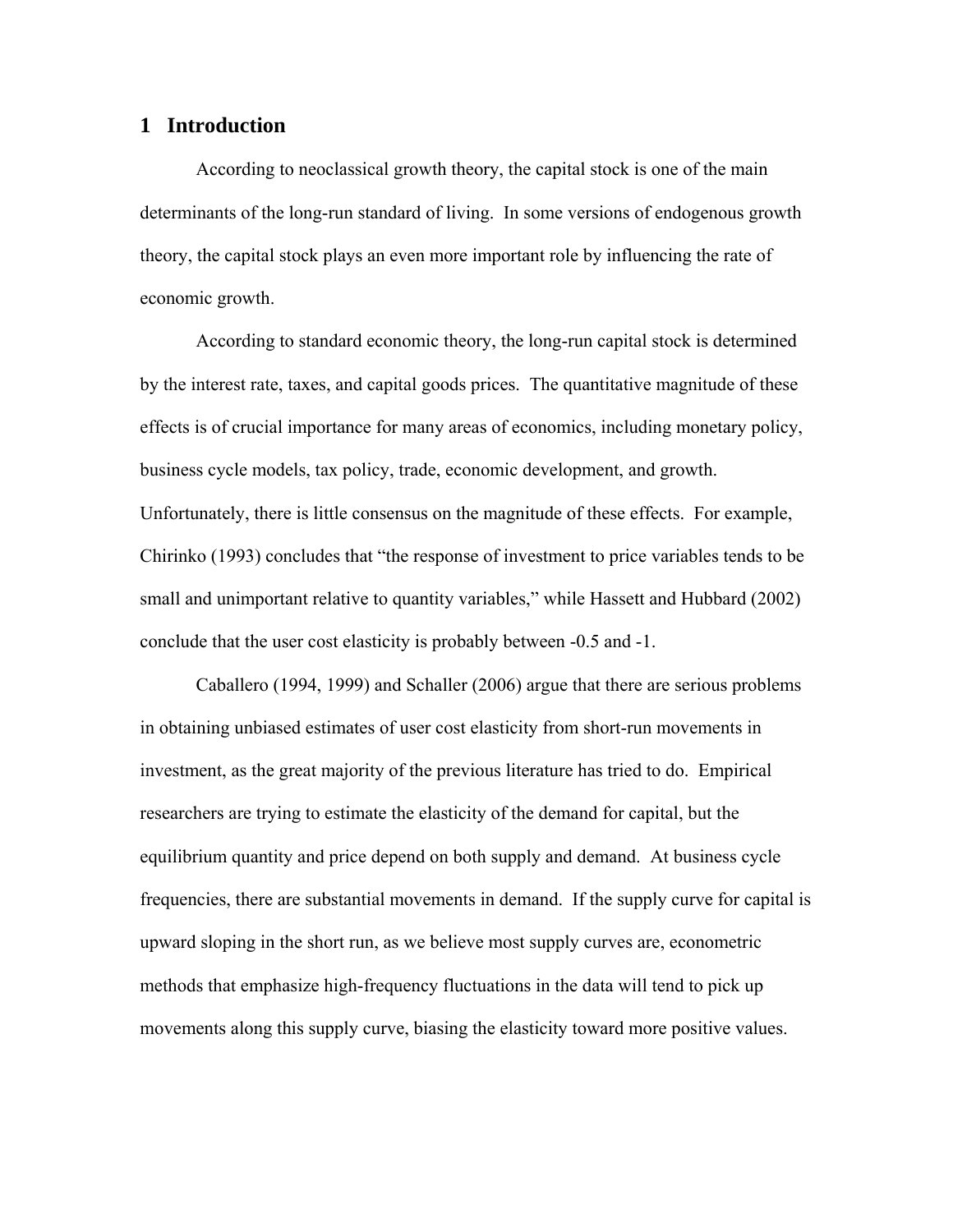On the basis of these economic issues – and their implications for the appropriate econometric techniques – Caballero (1994, 1999) and Schaller (2006) argue that it will be possible to obtain better estimates of user cost elasticity by using low-frequency movements in the variables. To see this, note that shifts in the supply curve for capital are probably due primarily to technological change and productivity shocks, which tend to have persistent effects on the price of investment goods and the real interest rate, and tax reforms, which also tend to be relatively persistent. This implies that techniques that emphasize low-frequency movements will tend to trace out points on the demand curve for capital while techniques that emphasize high-frequency movements are more likely to trace out points on the supply curve.

 There is a second problem with trying to estimate the elasticity from short-run movements in investment: economic theories make quite different predictions about investment dynamics.<sup>[1](#page-2-0)</sup> However, a wide variety of theories predict the same long-run relationship between the capital stock and the components of user cost. Again, this suggests that better estimates can be obtained by using techniques that focus on lowfrequency movements in the data.

 One reason that we turn to panel data is the traditional one: more variation in the data is usually helpful in obtaining better estimates. In panel data, there is considerably more variation – both in the capital/output ratio and in interest rates, tax parameters, and capital goods prices – than in aggregate data. For example, the weighted average cost of

 $\overline{a}$ 

<span id="page-2-0"></span> $<sup>1</sup>$  In the neoclassical model without adjustment costs, the capital stock will respond immediately to shocks.</sup> In a Q model with convex adjustment costs, the transition path to the new steady state will depend on whether shocks are anticipated (or realized) and transitory (or persistent). In a model with irreversibility at the micro level, the estimated short-run elasticity at a higher level of aggregation will depend on the sequence of previous shocks and the cross-sectional distribution at a lower level of aggregation (e.g., at the plant level) of the gap between the desired and actual capital stock.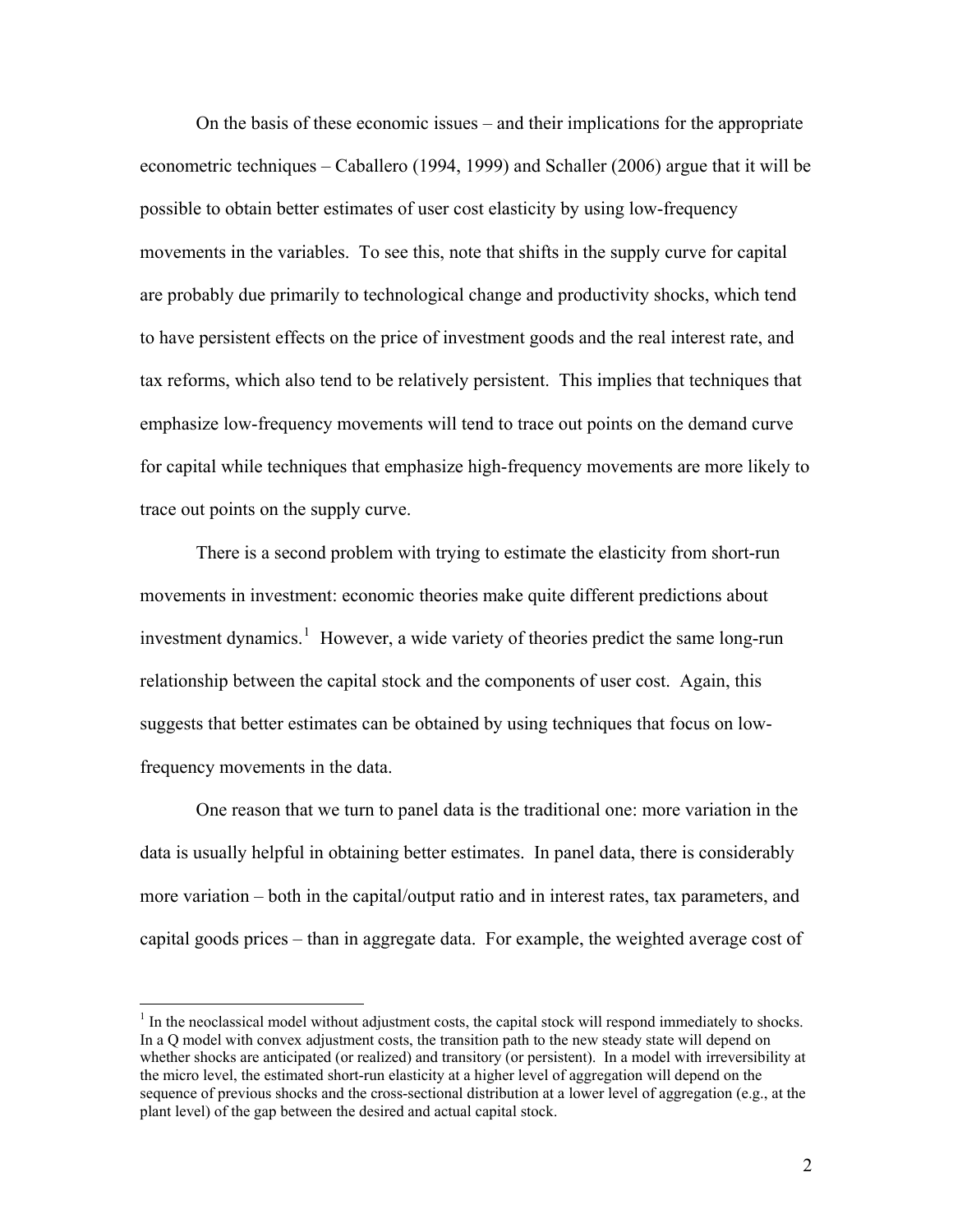capital differs across firms because of differences in the relative importance of debt and equity and because of cross-sectional differences in risk. We do not want to emphasize the advantages of additional cross-sectional variation too heavily, however, because existing Monte Carlo evidence on panel cointegration estimators suggests that increases in N have only modest effects in reducing bias, relative to increases in  $T<sup>2</sup>$  $T<sup>2</sup>$  $T<sup>2</sup>$ .

 A more important reason for our recourse to panel data is economic, rather than purely econometric. There are theoretical reasons for suspecting that user cost elasticity is more complex than a single production function parameter (as would be the case if all firms had Cobb-Douglas technology, capital markets were frictionless, and fixed adjustment costs never led to nonconvexities). For example, in a model with investment irreversibility, Bertola and Caballero (1994) show that there will be an "irreversibility premium" that will be added to the usual discount rate. We know very little about how large this irreversibility premium is and how it covaries with the observable market interest rate. By making cross-sectional comparisons, we may be able to get some understanding of how nonconvexities affect the long-run user cost elasticity. Similar issues arise from financial market imperfections. As Fazzari, Hubbard, and Petersen (1988) point out, asymmetric information can lead to a "lemons premium" that drives a wedge between the interest rate and the shadow cost of finance. Again, we know relatively little about the time series behaviour – or even the quantitative importance – of the lemons premium. Influential papers have argued that financial market imperfections are an issue of first-order importance for both macroeconomic fluctuations and economic

 $\overline{a}$ 

<span id="page-3-0"></span> $2^2$  See, e.g., Kao and Chiang (2000).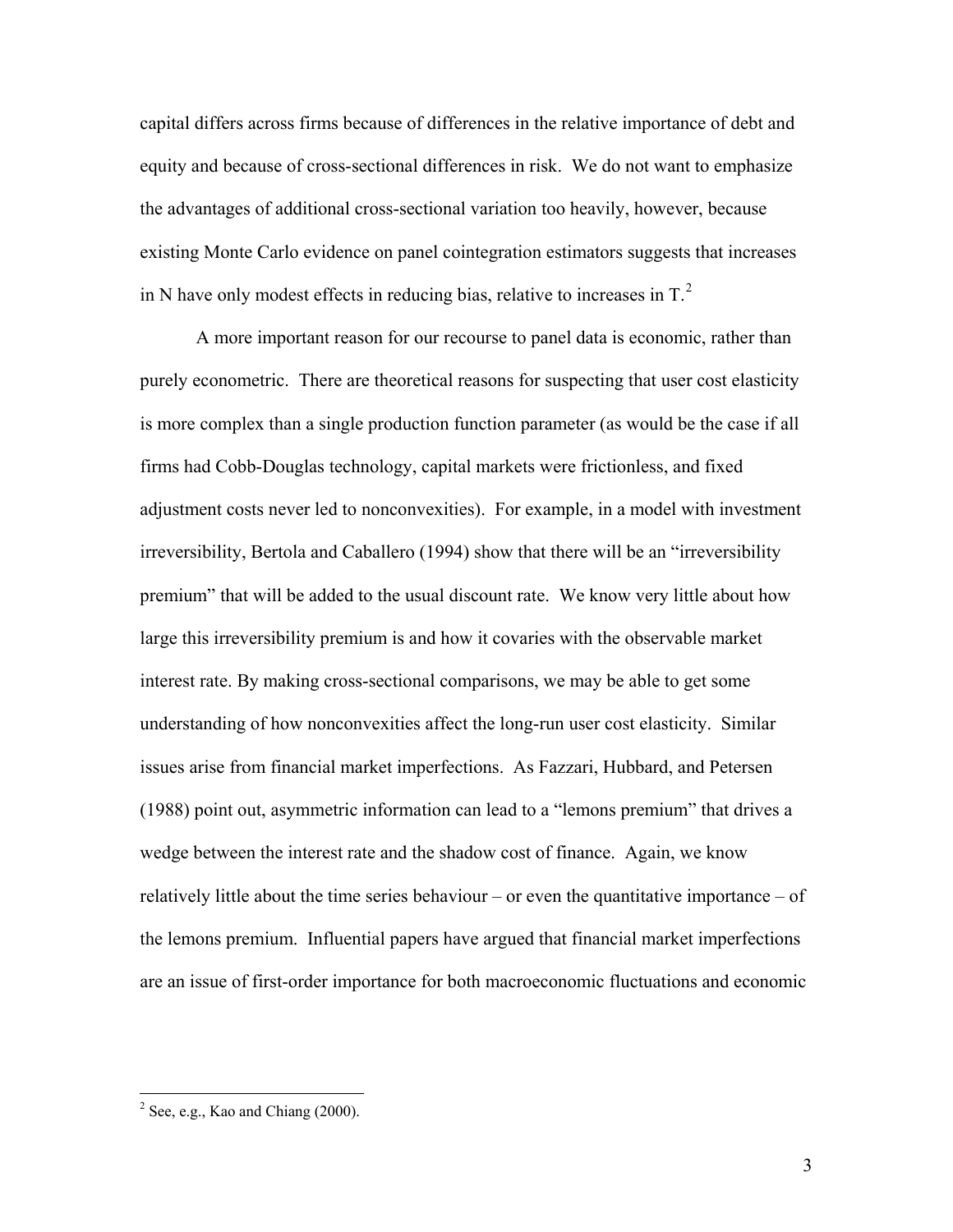growth.<sup>[3](#page-4-0)</sup> On the other hand, prominent papers have argued that there are serious flaws in the main existing evidence for important financial market imperfections (such as finance constraints).  $4$  Again, by using cross-sectional comparisons, we may be able to get a better understanding of how financial market imperfections affect the user cost elasticity and, more broadly, the accumulation of capital and economic growth.

 In the empirical work, we make use of an unusually rich panel data set. In the econometrics of non-stationary variables, the time dimension of the data is of crucial importance. Our panel data covers the period 1954-2004 and includes firm-level data on the capital stock and output. To get a sense of how long this time dimension is for *panel* data, note that Caballero (1994) uses 31 years of data, while Schaller (2006) uses 38 years of data. Both of these studies use *aggregate* time series data. The firm-level data has been linked to industry-specific data on variables like prices, risk, taxes, and depreciation. The data includes the carefully constructed, firm-specific weighted average cost of capital, rather than an aggregate measure of the cost of capital. The firm-level cost of capital takes into account variation in risk using standard techniques from financial economics. In addition, careful attention has been paid to tax parameters (including industry-specific measures of the present value of depreciation allowances per dollar of capital spending), which are based on state-of-art work by Dale Jorgenson.

 The paper uses recently developed econometric techniques for non-stationary panel data, including recently developed panel unit root tests, tests for cointegration in panel data, and panel cointegrating regression estimators. These techniques are discussed in more detail in the section on empirical results.

 $\overline{a}$ 

4

<span id="page-4-0"></span> $3$  See, e.g., Bernanke and Gertler (1989) and Jermann and Quadrini (2003). {To be supplemented by additional references.}

<span id="page-4-1"></span><sup>&</sup>lt;sup>4</sup> See, e.g., Kaplan and Zingales (1997), Gomes (2001), and Erickson and Whited (2000).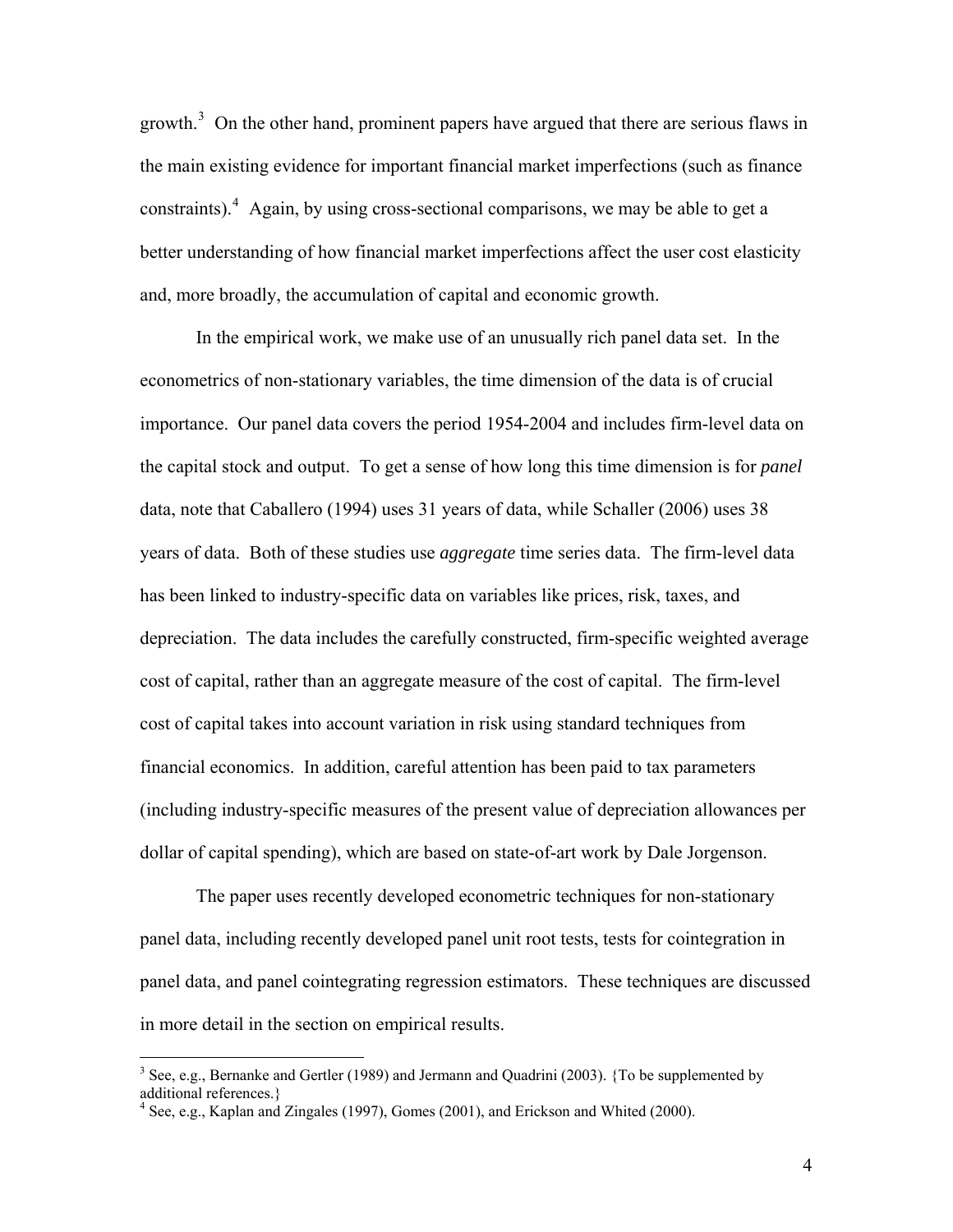The estimated user cost elasticity is considerably higher than many of the previous estimates, which are largely based on high-frequency movements in the data. This is consistent with the econometric analysis and Monte Carlo evidence in Caballero (1994).

### **2 Review of Previous Estimates**

 $\overline{a}$ 

### **2a Studies that emphasize high-frequency movements in the data**

 The great majority of previous estimates of user cost elasticity come from studies that emphasize high-frequency movements in the data. Within these studies, there is a tendency to find relatively low values of user cost elasticity. (Throughout this paper, we will use "low" to refer to user cost elasticities that are close to zero.) But there is also considerable variation in elasticity estimates based on these types of studies. For example, Cummins and Hassett (1992) obtain an estimate of slightly more than -1 using US firm-level data. In contrast, Chirinko, Fazzari, and Meyer (1999) obtain a preferred elasticity of about -0.2[5](#page-5-0), again using US firm-level data.<sup>5</sup> Clark (1993) finds an estimated elasticity of -0.01 using aggregate US data, while Tevlin and Whelan (2003) estimate the user cost elasticity at -0.18, also using aggregate US data. In a slightly different type of study, Goolsbee (2000) finds that a 10% investment tax credit raises investment by about 4 to 5%, using US data that is differentiated by the type of asset. Using aggregate data for Japan, Kiyotaki and West (1996) obtain an estimate of -0.05 to - 0.07.

<span id="page-5-0"></span> $<sup>5</sup>$  When the same authors try to avoid the problems with econometric methods that emphasize high-</sup> frequency variation in the data (but without estimating the cointegrating relationship), they obtain a slightly larger elasticity estimate of -0.4. See Chirinko, Fazzari, and Meyer (2001).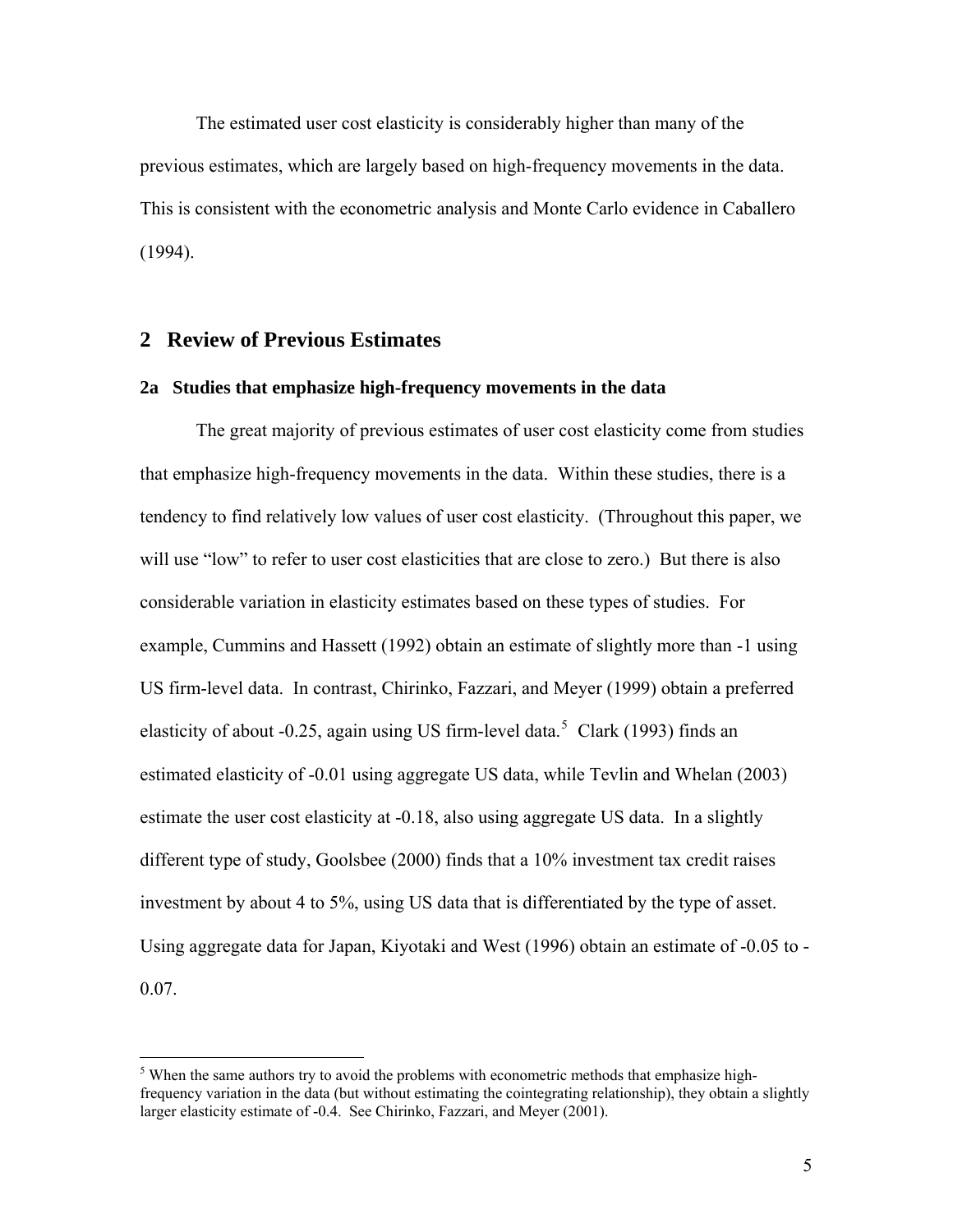#### **2b Studies that emphasize low-frequency movements in the data**

 Studies that are based on the cointegrating relationship between the capital stock and user cost tend to emphasize low-frequency movements in the data. The pioneering study of this type is Caballero (1994), which obtained an estimate of about -0.9 using aggregate US data for equipment capital. Using data from a small, open economy (Canada) and Dynamic OLS (DOLS), Schaller (2006) obtains a preferred estimate of - 1.42 for equipment and 0 for structures. Like Caballero (1994), Schaller (2006) uses aggregate data.

 The only previous study that estimates the cointegrating relationship between the capital stock and user cost using disaggregated data is Caballero, Engel, and Haltiwanger (1995), which uses data for 20 two-digit SIC industries. Unlike our paper, however, they do not treat the time-series-cross-sectional data as a panel. (In all probability, this is because the first papers describing panel cointegration estimators were published after their work.) Instead, they treat each industry as an individual time series. Using this approach, they obtain estimates that range from -0.01 for transportation to -2.0 for textiles.<sup>[6](#page-6-0)</sup> The wide dispersion of estimated elasticities across industries is striking. In this paper, we test several explanations that might account for differences in user cost elasticity across different types of firms.

## **3 Data**

 $\overline{a}$ 

 The capital stock is constructed using a standard perpetual inventory method and is based primarily on firm-level financial statement data from CompuStat. Output is

<span id="page-6-0"></span><sup>&</sup>lt;sup>6</sup> Interestingly, when they estimate the corresponding short-run elasticities, they obtain estimates that are much smaller, typically only one-tenth of the corresponding long-run elasticity estimated using the cointegrating relationship.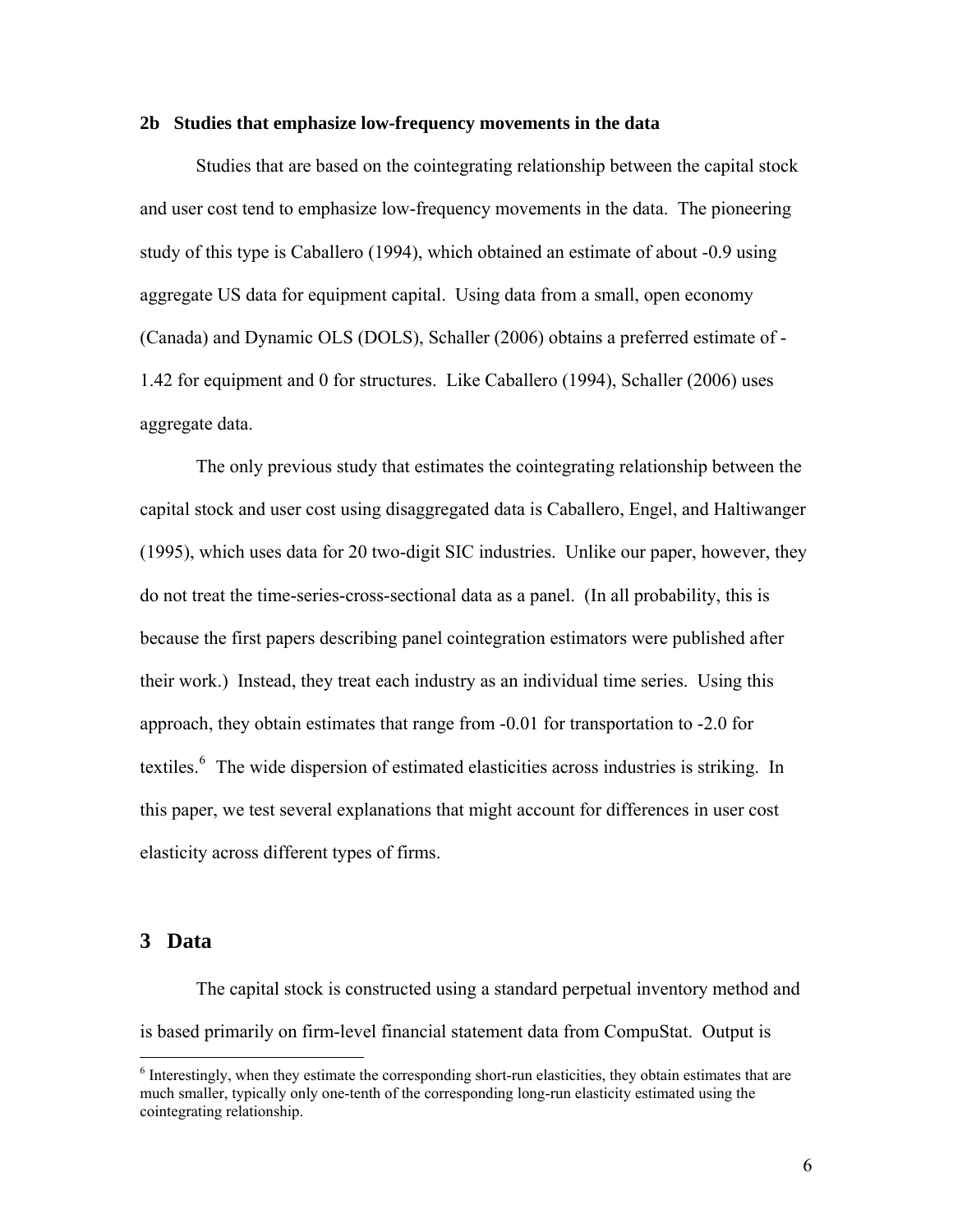calculated using firm-specific sales data from CompuStat. This firm-specific data is linked with Bureau of Economic Analysis data that we use to construct sector-specific, time-varying depreciation rates and capital goods price indexes.

User cost is calculated as follows

$$
\tilde{R}_{f,t} = (r_{f,t} + \delta_{s,t}) \left( \frac{1 - z_{s,t} - u_{s,t}}{1 - \tau_t} \right) \frac{p_{s,t}^K}{p_{s,t}^Y} \tag{1}
$$

where *r* is the real, risk-adjusted interest rate, *z* is the sector-specific present value of depreciation allowances,  $u$  is the sector-specific investment tax credit rate,  $\tau$  is the corporate tax rate,  $p<sup>K</sup>$  is the price of capital goods, and  $p<sup>Y</sup>$  is the price of output. The data on *z* were provided by Dale Jorgenson.

 The real interest rate is calculated using a weighted average of the costs of debt and equity (with sector-specific leverage ratios). We adjust for differences in risk using a standard CAPM technique (with sector-specific CAPM βs).

 In general, the data is of very high quality because it comes directly from firms' financial statements, but our work and the previous literature have identified certain instances in which data problems can arise. We deal with this in two ways. First, our own careful analysis of the data showed that there are more frequent data problems with extremely small firms, so firms with initial book value of capital of less than \$1,000,000 are omitted. Second, consistent with other papers that use firm-specific panel data, we trim extreme observations as a way of removing data that is contaminated by accounting problems (e.g., those that arise from acquisitions) and reporting errors.

Further details are provided in the Data Appendix.

 Table 1a reports summary statistics for the full sample. The time span of the data is important for low-frequency econometrics. We therefore report some results for

7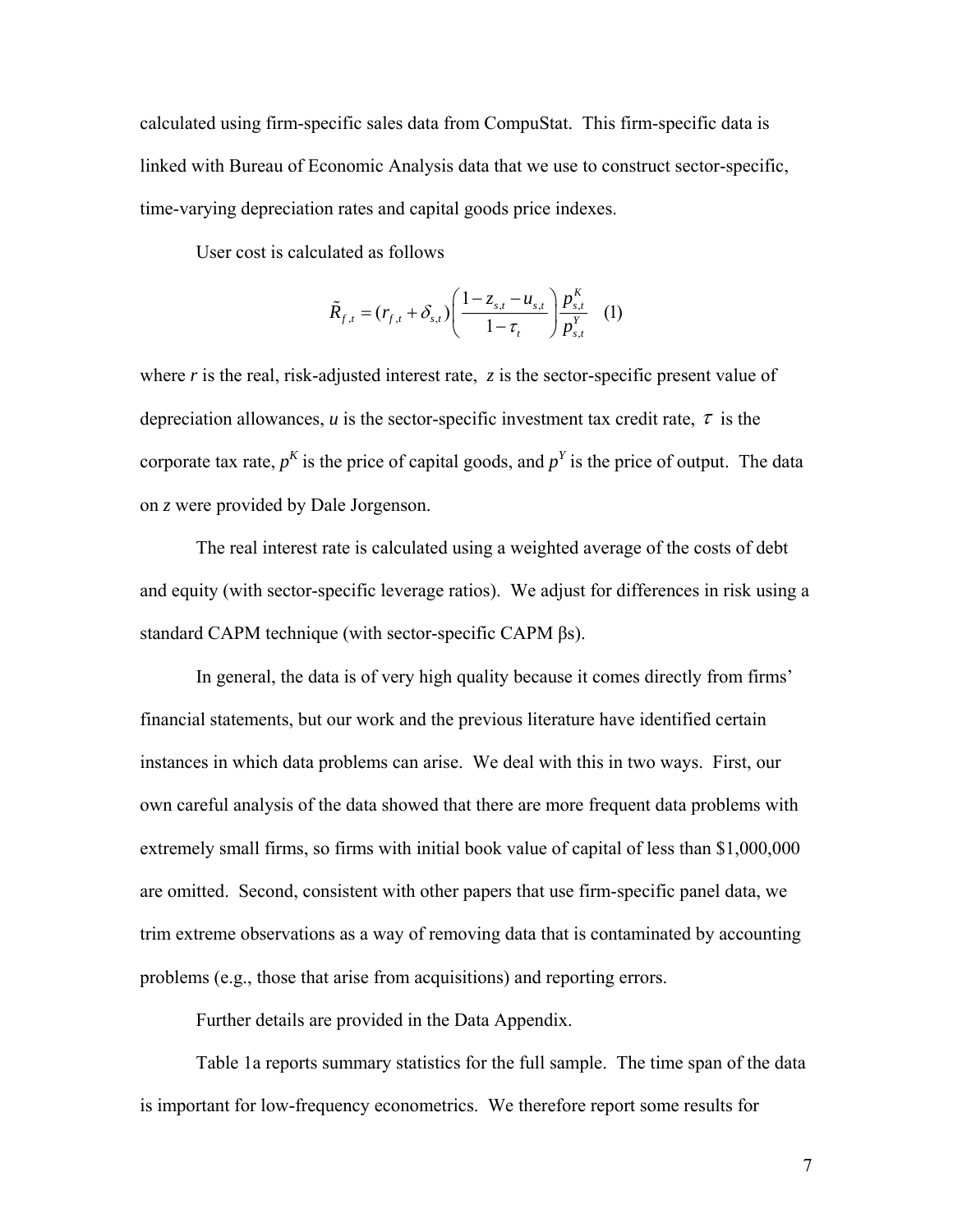subsamples of firms for which we have long spans of continuous data. Table 1b reports summary statistics for firms that have at least 40 years of continuous data.

# **4 Cointegrating Relationship**

Suppose that

 $\overline{a}$ 

$$
k_t = \alpha_0 + \alpha_R R_t + z_t \quad (2)
$$
  

$$
\Delta R_t = u_{2t}
$$

where k is the log capital/output ratio, R (=ln  $\tilde{R}$ ) is the log of user cost, and z and u<sub>2</sub> are stationary.<sup>[7](#page-8-0) [8](#page-8-1)</sup> The variables k and R will then be cointegrated.

Cointegration between k and R is a good description of the data. First, Levin-Lin-Chu (2002) panel unit root tests suggest unit roots in both k and R, as shown in Table 2. The Levin-Lin-Chu test is a one-sided test, so a sufficiently large negative value of t\* would lead to rejection of the null hypothesis of a unit root. In fact, in our data, the pvalue is 1.00 for both k and R, so there is no evidence against the existence of a unit root. We focus on the Levin-Lin-Chu test because it is very popular, but it does not allow for cross-sectional dependency. We therefore also report the results of a second panel unit root test [Chang (2004)], which allows for cross-sectional dependency. As shown in Table 3, the results are very similar, yielding p-values of 1.00 for the null hypothesis of a unit root for both k and R.

<span id="page-8-0"></span><sup>&</sup>lt;sup>7</sup> As discussed by Caballero (1999, p. 816-821), this relationship can be obtained by solving the firm's problem (under the consumption of Cobb-Douglas technology) for the frictionless capital stock and then relaxing the unit user cost elasticity constraint.

<span id="page-8-1"></span><sup>&</sup>lt;sup>8</sup> To keep the notation simple and straightforward, we only include the time subscript (suppressing the firm subscript) in this section and the next section (where we provide intuition for small sample bias and how dynamic OLS reduces the bias).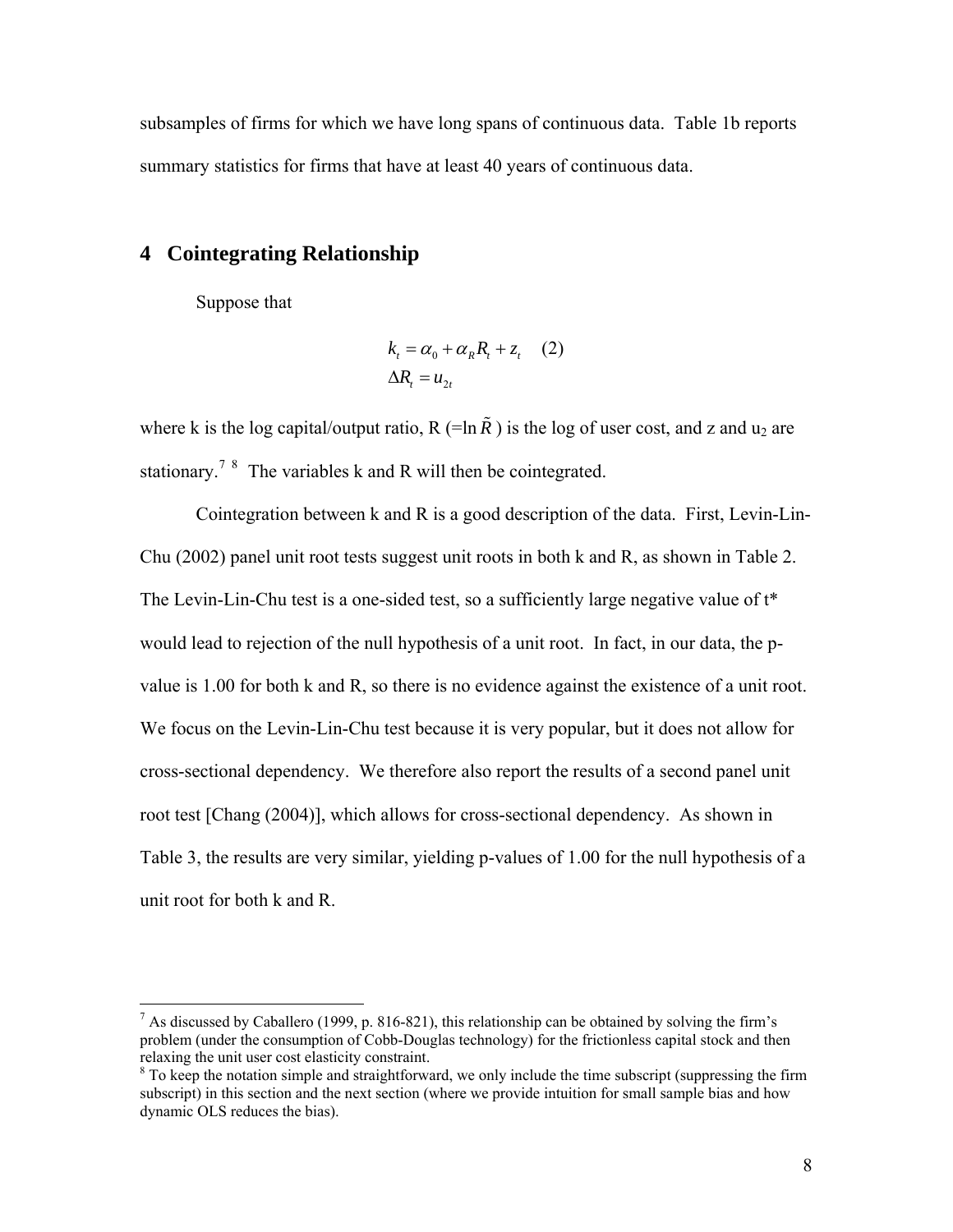Second, panel cointegration tests show that k and R are cointegrated. We consider three different panel cointegration tests that have been proposed by Kao (1999) – the Kao Dickey-Fuller test, the Kao Phillips-Perron test, and the Kao Augmented Dickey-Fuller test. As shown in Table 4, all three tests strongly reject the null hypothesis of no cointegration.

#### **5 Econometric Issues**

#### **5a Small sample bias**

Asymptotically, Static OLS (SOLS) yields consistent estimates of the coefficients in the cointegrating regression. (SOLS is OLS estimation of a cointegrating relationship.) In the presence of adjustment frictions, however, SOLS will tend to produce biased estimates. Analytical results in Caballero (1994) show that SOLS could be downward biased (i.e., biased towards 0) in time series data by 50 to 60% for a sample of 120 observations and 70 to 80% for a sample of 50 observations, if adjustment frictions are important. There are no analytical results, Monte Carlo simulations, or empirical evidence on the bias of SOLS in panel data in situations where adjustment frictions are important.

To explain the intuition for the SOLS bias, let  $k^*$  be the frictionless capital stock (measured in logs and normalized by the log of output) and let it be a linear function of user cost:

$$
k_t^* = \alpha_R R_t \quad (3)
$$

(For convenience, we ignore the constant term and explain the intuition for a single time series.) Adjustment frictions (broadly defined) will cause a gap  $z_t$  between the actual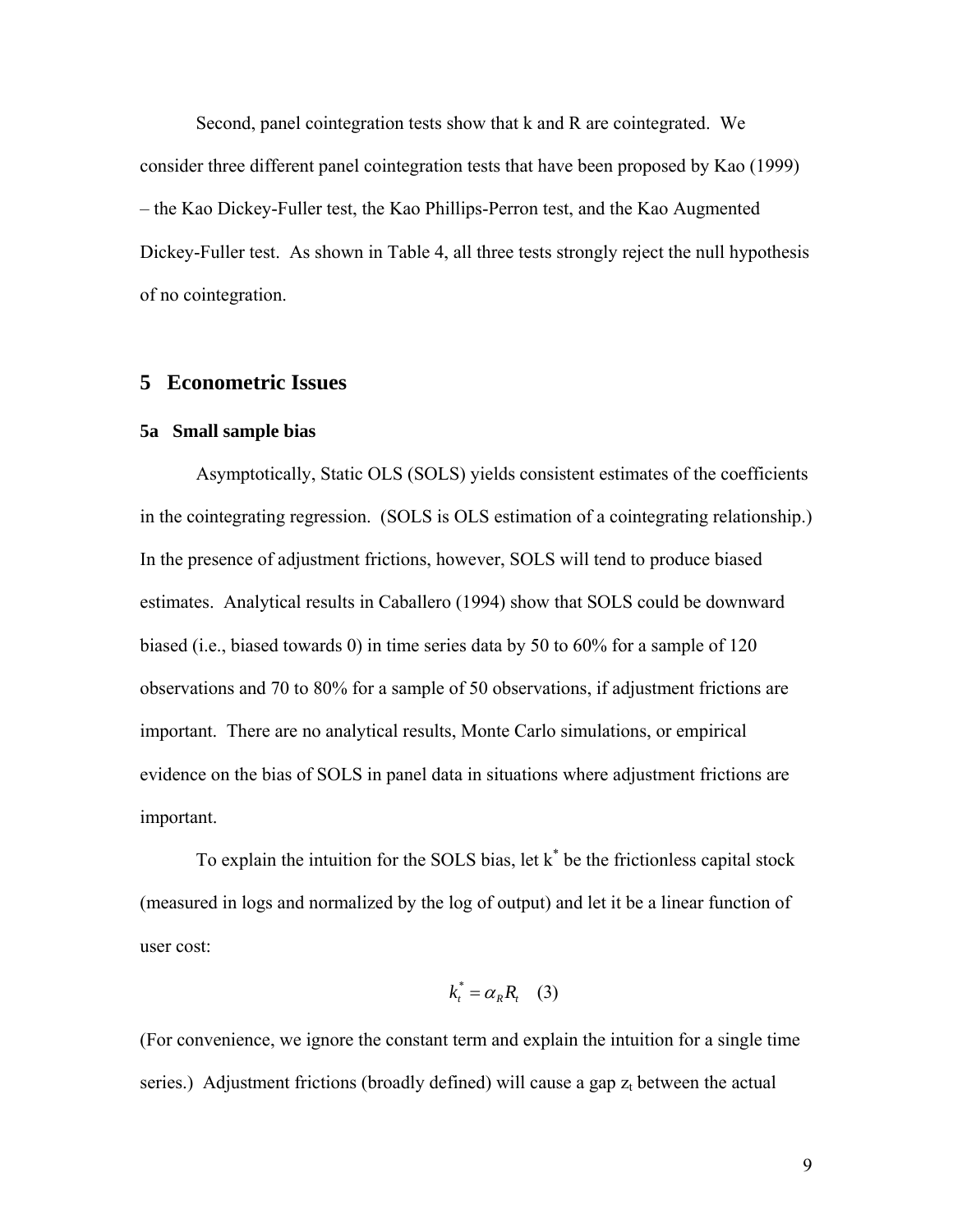capital stock  $k_t$  and the frictionless capital stock. Thus the actual capital stock will be equal to the frictionless capital stock plus  $z_t$ .

$$
k_t = \alpha_R R_t + z_t \quad (4)
$$

In the presence of adjustment frictions,  $k^*$  will typically fluctuate more than k, since k will respond only slowly and partially to shocks. Since k is a sum of the random variables  $k^*$  and z.

$$
var(k) = var(k^*) + var(z) + 2 cov(k^*, z)
$$
 (5)

so the variance of k can be smaller than the variance of  $k^*$  only if  $cov(k^*z)$  is negative. However, the OLS estimates of k<sup>\*</sup> and z (i.e.,  $\hat{k}^* = \hat{\alpha}_R R$  and  $\hat{z} = k - \hat{\alpha}_R R$ ) are orthogonal by construction, which implies var $(\hat{k}^*)$  is less than var(k). In order to achieve this, OLS will tend to bias the estimate of  $\alpha_R$  toward 0.<sup>[9](#page-10-0)</sup>

#### **5b Dynamic OLS**

The necessary condition for *unbiased* SOLS estimation of  $\alpha_0$  and  $\alpha_R$  is that  $z_t$  be uncorrelated with u2s for all *s* and *t*. This strong condition arises because it is only under this condition that R will be uncorrelated with the error term z since:

$$
cov(R_t, z_t) = cov(R_0 + \Delta R_1 + \Delta R_2 + ... + \Delta R_t, z_t)
$$
 (6)  
=  $cov(u_{21} + u_{22} + ... + u_{2t}, z_t)$ 

One solution to the problem of small sample bias in SOLS is the DOLS estimator proposed by Stock and Watson  $(1993)$ .<sup>[10](#page-10-1)</sup> Dynamic OLS (DOLS) addresses the problem of finite sample bias by replacing the original error term z by a new error term v, which is constructed to be orthogonal to R. The intuition is straightforward. OLS projects the

 9 This argument follows Caballero (1994, 1999).

<span id="page-10-1"></span><span id="page-10-0"></span><sup>&</sup>lt;sup>10</sup> Kao and Chiang (2000) provide the panel cointegration DOLS counterpart to the original Stock and Watson (1993) DOLS estimator.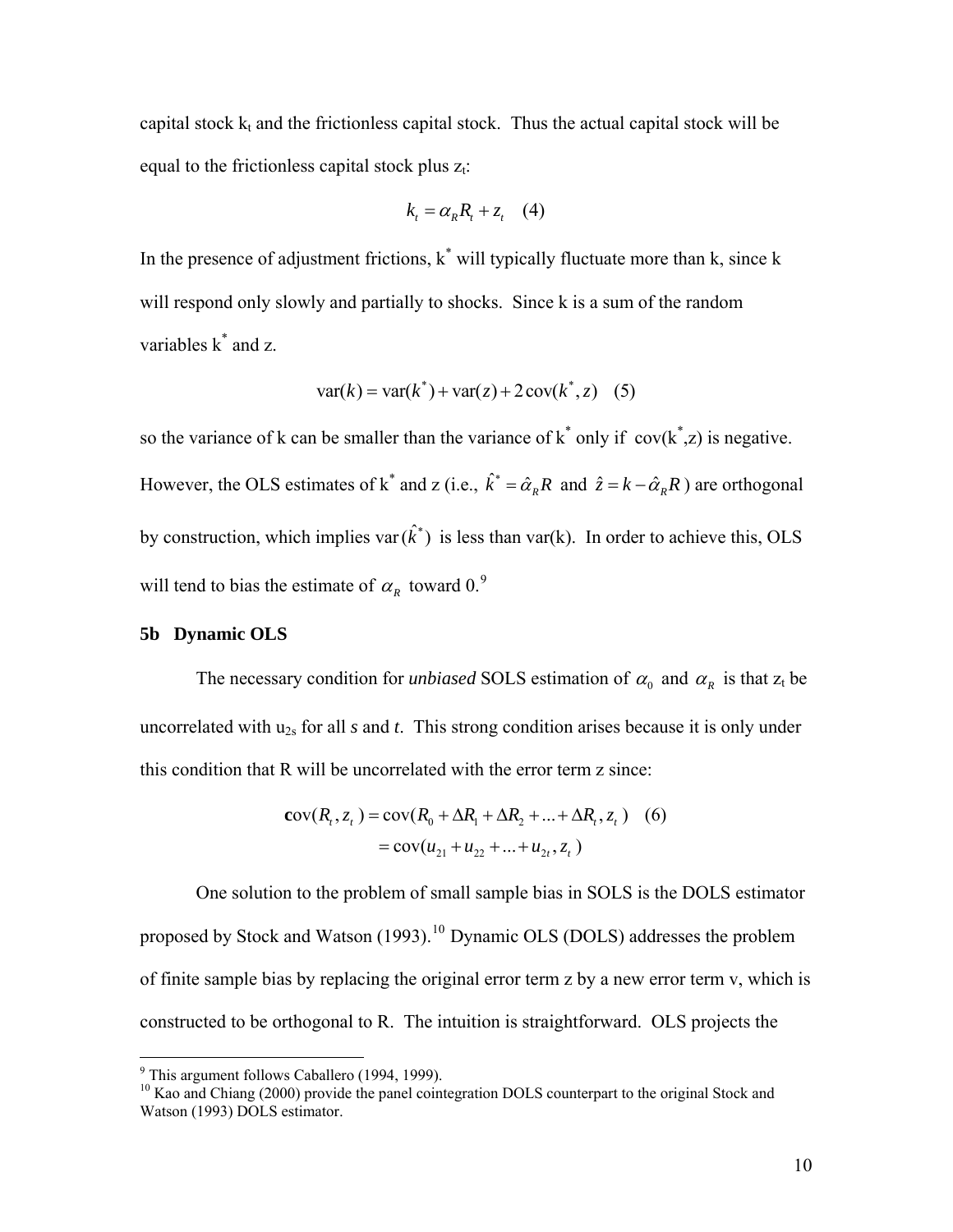dependent variable onto the space spanned by the right hand side variables. The remaining variation in the dependent variable is orthogonal to the right hand side variables. Suppose z were projected onto the space spanned by all leads and lags of  $\Delta R$ (which is equivalent to the space spanned by  $u_2$ ). The error term  $v_t$  from this regression will be orthogonal to  $R_s$  since:

$$
cov(R_s, v_t) = cov(R_0 + \Delta R_1 + ... + \Delta R_s, v_t) = 0 \quad (7)
$$

The last equality follows from the fact that  $v_t$  is orthogonal to all leads and lags of  $\Delta R_t$  by construction.

In practice, it is not possible to include all leads and lags of  $\Delta R_t$  in the regression. Instead, a finite number p are included, resulting in the following empirical specification:

$$
k_{t} = \alpha_{0} + \alpha_{R}R_{t} + \sum_{s=-p}^{p} \beta_{s} \Delta R_{t-s} + \varepsilon_{t} \quad (8)
$$

## **6 Estimates of the User Cost Elasticity**

 As noted above, the time dimension is of important in estimating the cointegrating regression. In this section, we therefore focus on a sample of 209 firms for which we have at least 40 years of continuous data. The first column of Table 5 presents SOLS estimates of user cost elasticity for this panel. The estimated elasticity is close to 0 (and insignificantly different from 0). The second column of Table 5 presents the DOLS estimate of user cost elasticity (for p=1). The DOLS estimate is -0.827. Clearly, this is a dramatically different estimate from the SOLS estimate, consistent with our analysis of the SOLS bias toward 0.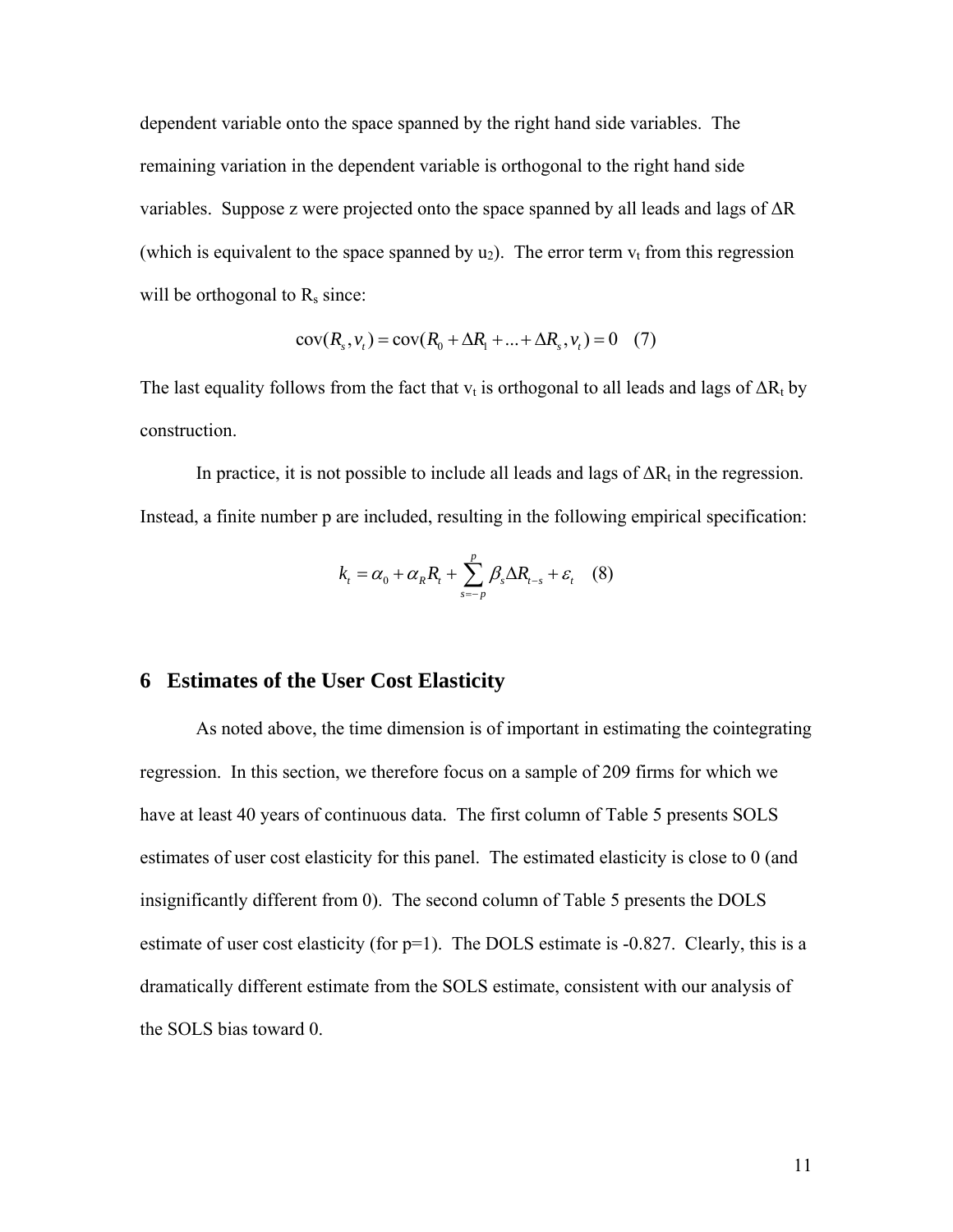The DOLS estimate provides support for the relatively high estimates of user cost elasticity obtained by Caballero (1994) and Schaller (2006). As noted above, their estimates were based on aggregate data. Our study is the first to estimate the cointegrating relationship between capital stock and user cost using panel data.

 In explaining the intuition for why DOLS tends to yield less biased estimates, we discuss the case where all leads and lags of  $\Delta R_t$  are included in the empirical specification to illustrate how this guarantees the orthogonality of  $R_t$  and  $\varepsilon$ , the error term in the regression. In Table 5, however, we set  $p=1$ , so only one lead and lag of  $\Delta R_t$ are included. Table 6 shows that the elasticity estimate is reasonably robust to other choices of p. If anything, setting  $p=1$  leads to a relatively conservative estimate of user cost elasticity.

### **7 Financial Market Imperfections and User Cost Elasticity**

 Figure 1 presents a simplified diagram of the supply and demand of finance for a firm that faces a binding finance constraint.<sup>[11](#page-12-0)</sup> Under asymmetric information, there may be a difference between the cost of internal finance (the opportunity cost; i.e., the interest rate at which the firm lends) and the cost of external finance, leading to a step function in the supply of finance with the step at the point where the firm exhausts its internal finance. If the firm's demand for finance intersects the supply of finance along this step, there will be a wedge between the observable market interest rate  $r$  and the shadow cost of finance  $r + \omega$ .

1

<span id="page-12-0"></span> $11$  The diagram is adapted from Fazzari, Hubbard, and Petersen's (1988) classic paper on finance constraints. It is strictly applicable only to a one-period model where investment is the same as the capital stock but provides helpful intuition for the more general case.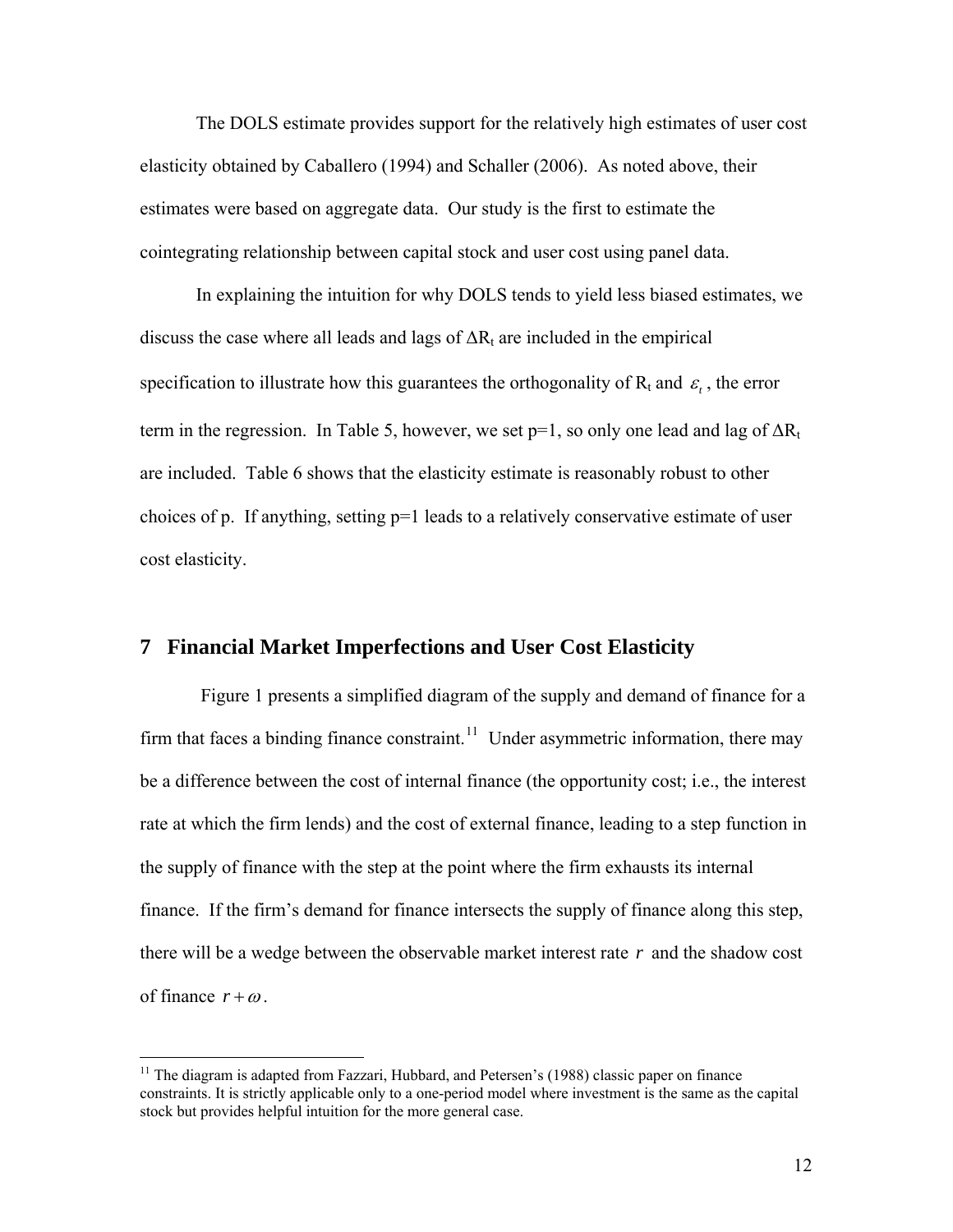Relatively little is known about  $\omega$ . In fact, there has been an extensive debate over the evidence on the existence of finance constraints. Fazzari, Hubbard, and Petersen (1988) and a series of subsequent papers used differences across classes of firms in the coefficient on cash flow in a Q investment equation as evidence of finance constraints. This line of research has been criticized by Kaplan and Zingales (1997), Erickson and Whited (2000), and Gomes (2001), among others.

If  $\omega$  is small, it should make little difference to the estimated user cost elasticity.<sup>[12](#page-13-0)</sup> Moreover, finance constraints might only be relevant for young firms – for example, in the first few years of their existence. More generally, if shocks to  $\omega$  are transitory, they will have little effect on the long-run elasticity estimated from the cointegrating regression, even for firms that were constrained in some years. Finally, the effect of finance constraints on the estimated user cost elasticity depends on the covariance between  $\omega$  and R.

One possibility is that shocks to  $\omega$  and R are orthogonal. In this case, there will be an errors-in-variables problem with R, since the true discount rate will be the shadow cost of external finance  $r + \omega$ , but the econometrician will use the observed market interest rate  $r$  in calculating user cost. In general, the errors-in-variables problem will tend to bias the estimated elasticity toward 0.

 A second possibility is suggested by the work of Bernanke, Gertler, and Gilchrist (1996). They argue that changes in the interest rate (e.g., induced by monetary policy) will have larger effects when there are financial market imperfections. This could mean that the covariance between  $\omega$  and r is positive. In this case, k would move more for

 $\overline{a}$ 

<span id="page-13-0"></span><sup>&</sup>lt;sup>12</sup> Direct estimates of  $\omega$  by Whited (1992), Ng and Schaller (1996), and Chirinko and Schaller (2004), however, suggest that it may be substantial for some firms – on the order of several hundred basis points.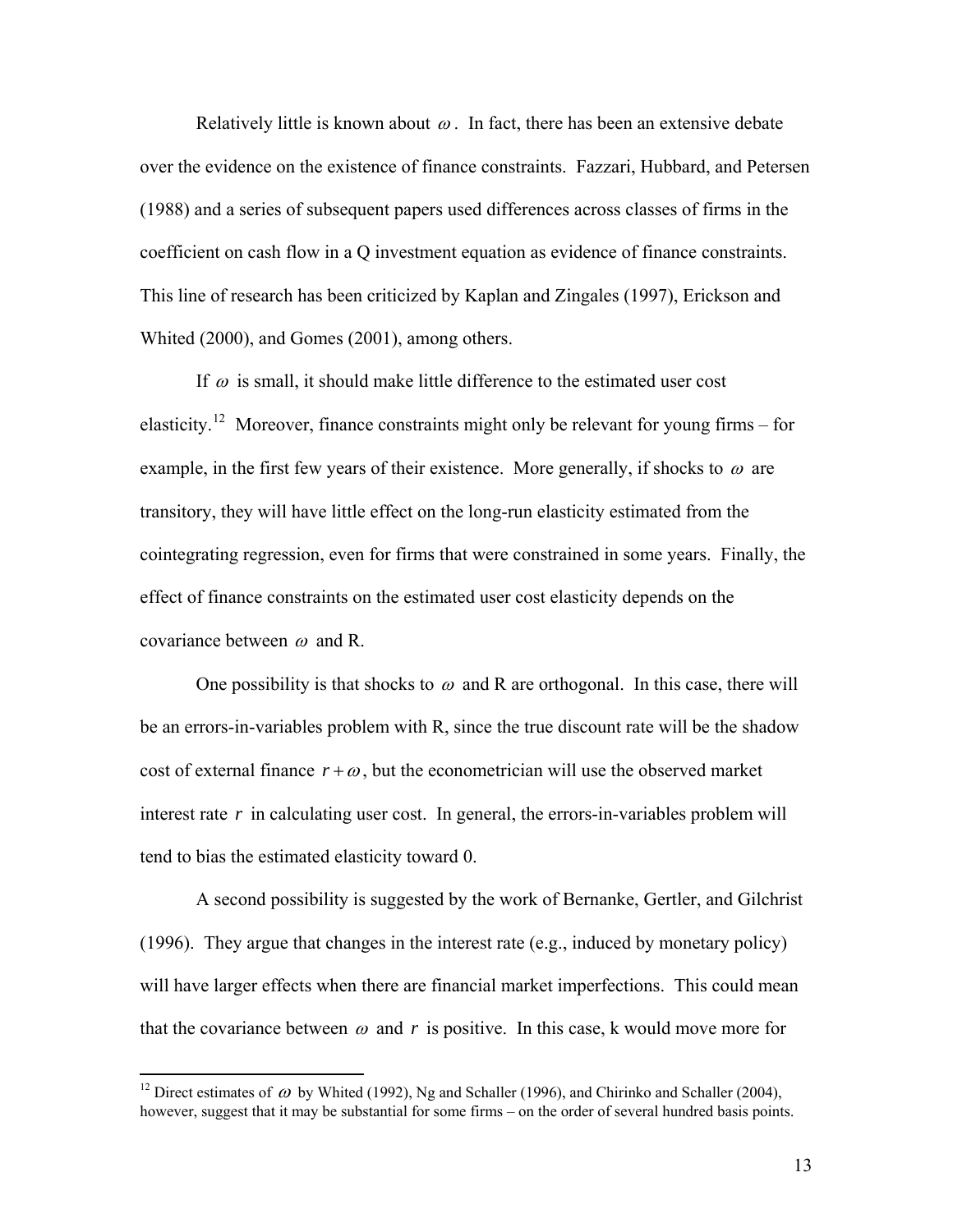finance constrained firms than if only the conventional user cost effects were present. This could lead to a larger estimated elasticity for constrained firms than unconstrained firms.

 Our approach is to compare user cost elasticity across classes of firms, focusing on classes of firms that are more likely to be finance constrained. Most of the classes are based on persistent firm characteristics. For example, young firms are defined as firms that have not been in the sample for more than two years before the beginning of the 20 years of continuous data. (Thus, they are not very young firms, only relatively young firms.) Firms are finance constrained if they have good investment opportunities but not enough internal finance (or access to external finance) to be able to carry out their investment projects. We use the firm's Tobin's Q to measure investment opportunities, averaging Tobin's Q over the 20 years for which data are continuously available. One exception to the use of persistent characteristics is size, where we use the firm's size at the end of the 20 years of continuous data.

 In all cases, we construct balanced panels with 20 years of data for each class of firms. One reason for doing this is because of the potential for small sample bias when we use only 20 years of data.<sup>[13](#page-14-0)</sup> By maintaining a consistent time dimension across subsamples, we ensure that we will induce no difference in the estimated elasticity between classes of firms through differential small sample bias.

 Table 7 presents estimates of user cost elasticity for all firms for which we have 20 years of continuous data. As in Table 6, the estimated elasticity is reasonably similar

 $\overline{a}$ 

<span id="page-14-0"></span> $13$  In fact, a comparison of Tables 6 and 7 suggests that there may be some small sample bias in estimating user cost elasticity using subsamples with a time dimension of 20 years. The estimates in Table 6 are based on a subsample of firms with 40 years of continuous data and the elasticity is larger with this longer time dimension.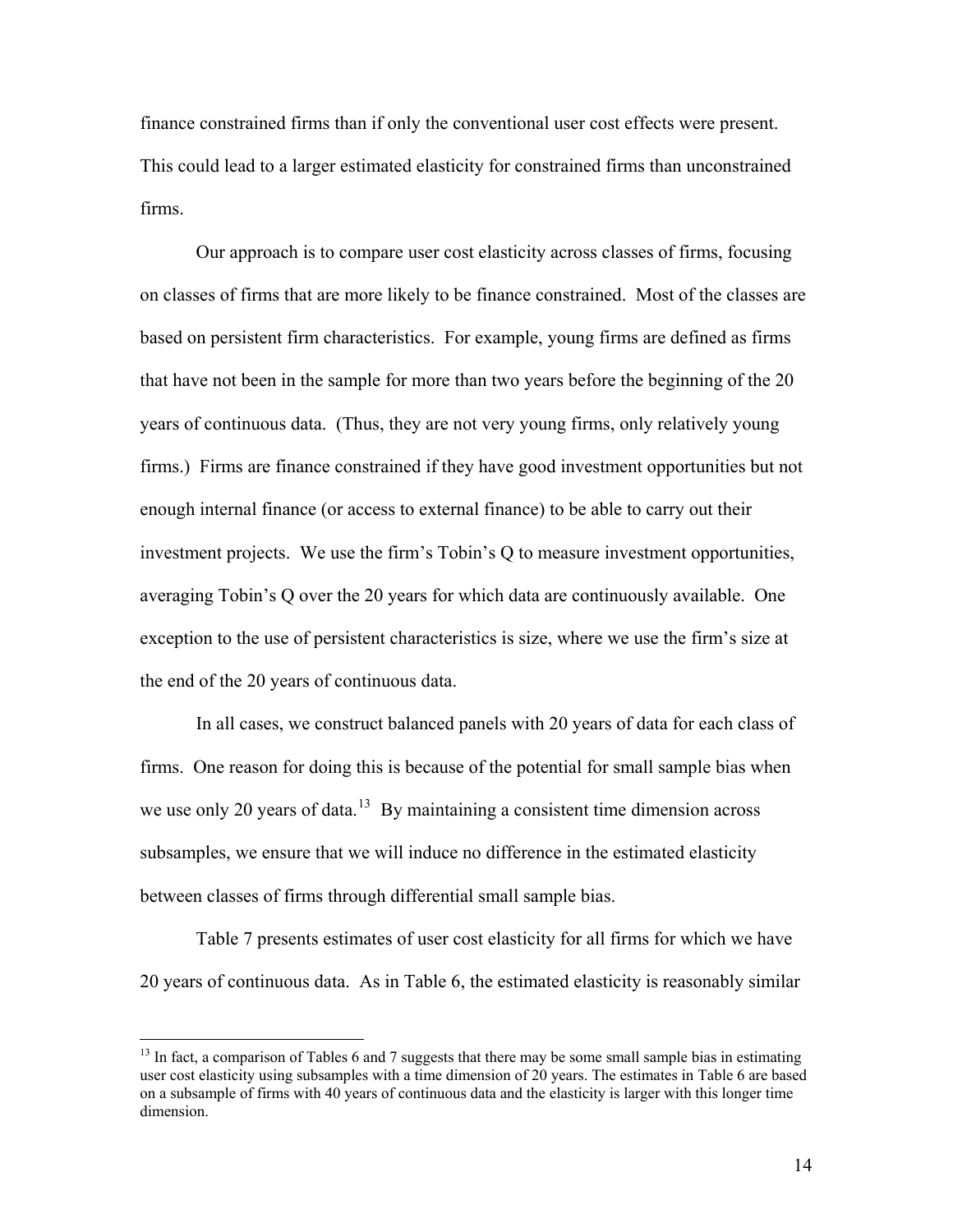regardless of the choice of p. In subsequent tables, we therefore report estimates for  $p =$ 3.

 Table 8 presents user cost elasticity estimates for several classes for firms that are more likely to be finance constrained – including young firms, small firms, and firms with good investment opportunities. The elasticity for young firms is roughly the same as for all firms. The same is true for small firms. Firms with good investment opportunities have a higher estimated user cost elasticity. We are reluctant to draw strong conclusions based on the small differences in estimated elasticity in Table 8. However, we can say that there is certainly not strong evidence for the possibility that the existence of finance constraints introduces a persistent errors-in-variables problem into measured user cost which causes the elasticity estimate to be biased toward 0 for finance constrained firms. The results for firms with good investment opportunities provide mild support for the financial accelerator view.

### **8 Corporate Governance and User Cost Elasticity**

 Corporate governance problems can also introduce a wedge between the observed market interest rate and the discount rate used by a firm. To see the intuition for this, consider an empire building manager whose utility function puts some weight on the size of his firm and some weight on the firm's profit. Chirinko and Schaller (2004) have shown that such a manager will use a lower discount rate in evaluating investment projects. Specifically, such a manager will set the marginal product of capital (in the absence of taxes, which we ignore for simplicity) as follows.

$$
F_K = r - \frac{\gamma}{\beta} \frac{\pi}{K} + \delta = r - \phi + \delta
$$

15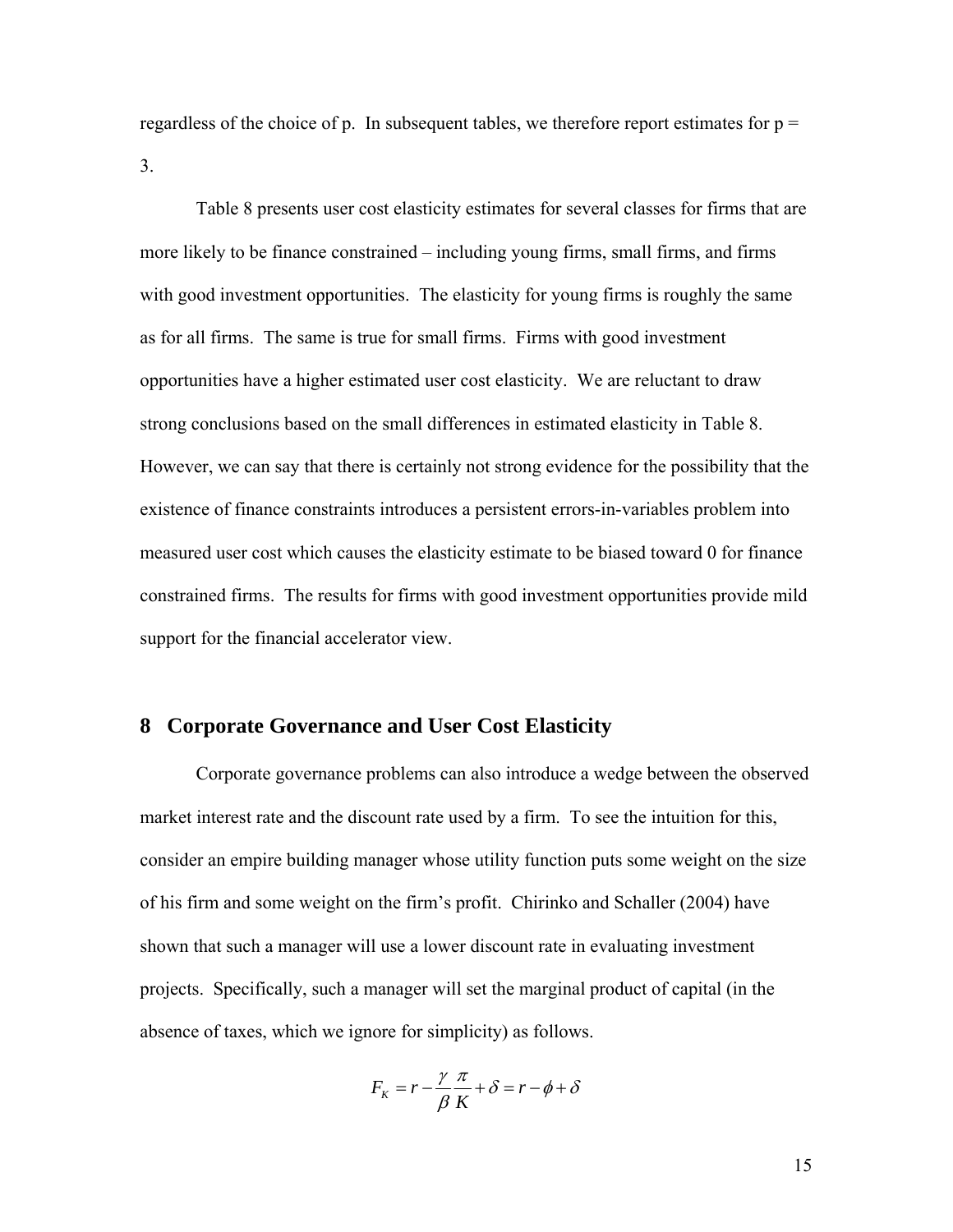where  $F_k$  is the marginal product of capital,  $\gamma$  is the weight on size in manager's utility function,  $\beta$  is the weight on profit ( $\pi$ ) in manager's utility function, and the other variables have already been defined in equation (1). Since  $\gamma$ ,  $\beta$ , and K are positive, corporate governance problems will introduce a "corporate governance discount"  $\phi$  (for  $\pi$  > 0). The corporate governance discount will be larger, the larger the weight on size in the manager's utility function and the smaller the weight on profit.

Little is known about the magnitude of the corporate governance discount.<sup>[14](#page-16-0)</sup> Nothing is known about the persistence of  $\phi$  and its covariance with user cost. To the best of our knowledge, there is no counterpart to the financial accelerator for the corporate governance discount. If  $\phi$  is sufficiently large, less than perfectly correlated with r, and persistent, the errors in variables problem could be substantial, and estimates of user cost elasticity may be biased toward 0.

 Based on Jensen (1986), the firms that are most likely to suffer from corporate governance problems are those with high free cash flow and poor investment opportunities. Table 9 presents user cost elasticity estimates for firms with high free cash flow and poor investment opportunities, where investment opportunities are measured by Tobin's Q.<sup>[15](#page-16-1)</sup> The firms that are likely to have corporate governance problems (-0.204) have a substantially lower estimated user cost elasticity than all firms (-0.618).

 The model in Chirinko and Schaller (2004) shows that firms require some degree of market power in order to give reign to corporate governance problems (i.e., to have

 $\overline{a}$ 

<span id="page-16-0"></span><sup>&</sup>lt;sup>14</sup> To the best of our knowledge, the only direct estimates of  $\phi$  are provided by Chirinko and Schaller (2004), whose estimate is in the range of 300 to 400 basis points.

<span id="page-16-1"></span><sup>&</sup>lt;sup>15</sup> Specifically, we classify firms as having poor investment opportunities if Tobin's Q is below the median for their industry.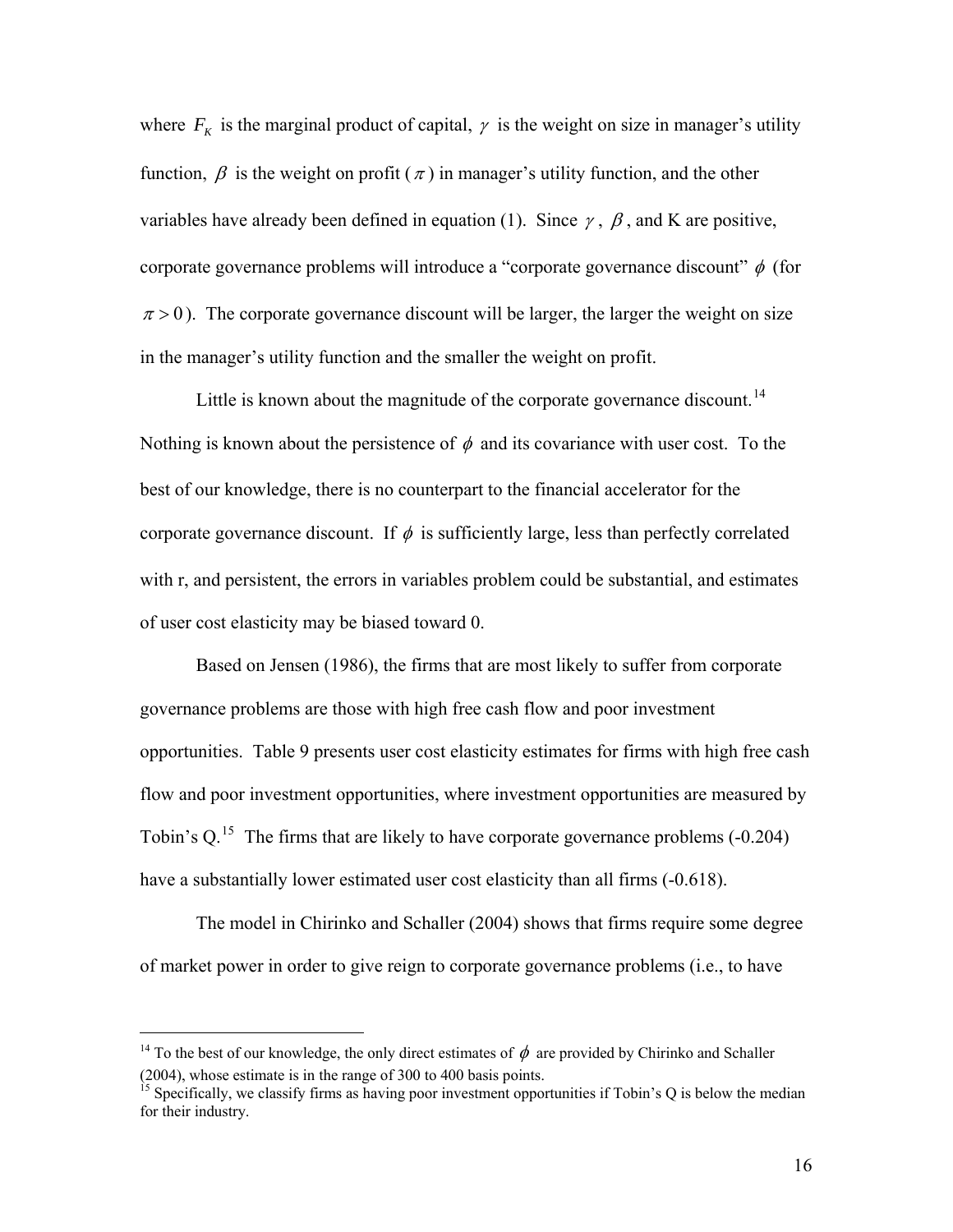non-zero  $\phi$ ). At this point, we do not have data on the market power of the firms in our sample, but we can compare firms that are likely to have corporate governance problems (i.e., firms with high free cash flow and low Q) that are also large firms with all firms that are likely to have corporate governance problems. In fact, the elasticity estimate is lower for the large firms (-0.164), despite the fact that size is a highly imperfect measure of market power.

 Overall, these preliminary results suggest that the corporate governance discount may be significant (and that  $\phi$  may be both imperfectly correlated with  $r$  and persistent).

## **9 Non-convex Adjustment Costs and User Cost Elasticity**

 Bertola and Caballero (1994) show that there will be a wedge between the market interest rate and the discount rate used by firms when investments in capital stock are irreversible. They derive the following condition for the optimal capital stock in the presence of non-convex adjustment costs (specifically, irreversibility).

$$
F_K = r + \frac{1}{2}\Sigma^2 A + \delta = r + \theta + \delta
$$

where  $\Sigma^2$  is a variance (specifically, of the ratio of the state of demand/technology Z to the price of capital goods P, in their notation) and *A* is a non-negative scalar. Thus, in the presence of non-convex adjustment costs, there is an "irreversibility premium"  $\theta$  that increases the discount rate used by firms in choosing their desired capital stock.

Little is known about the magnitude of  $\theta$ , its covariance with r, or its persistence. However, if  $\theta$  is sufficiently large, not too strongly correlated with  $r$ , and persistent, the estimated user cost elasticity may be biased towards 0.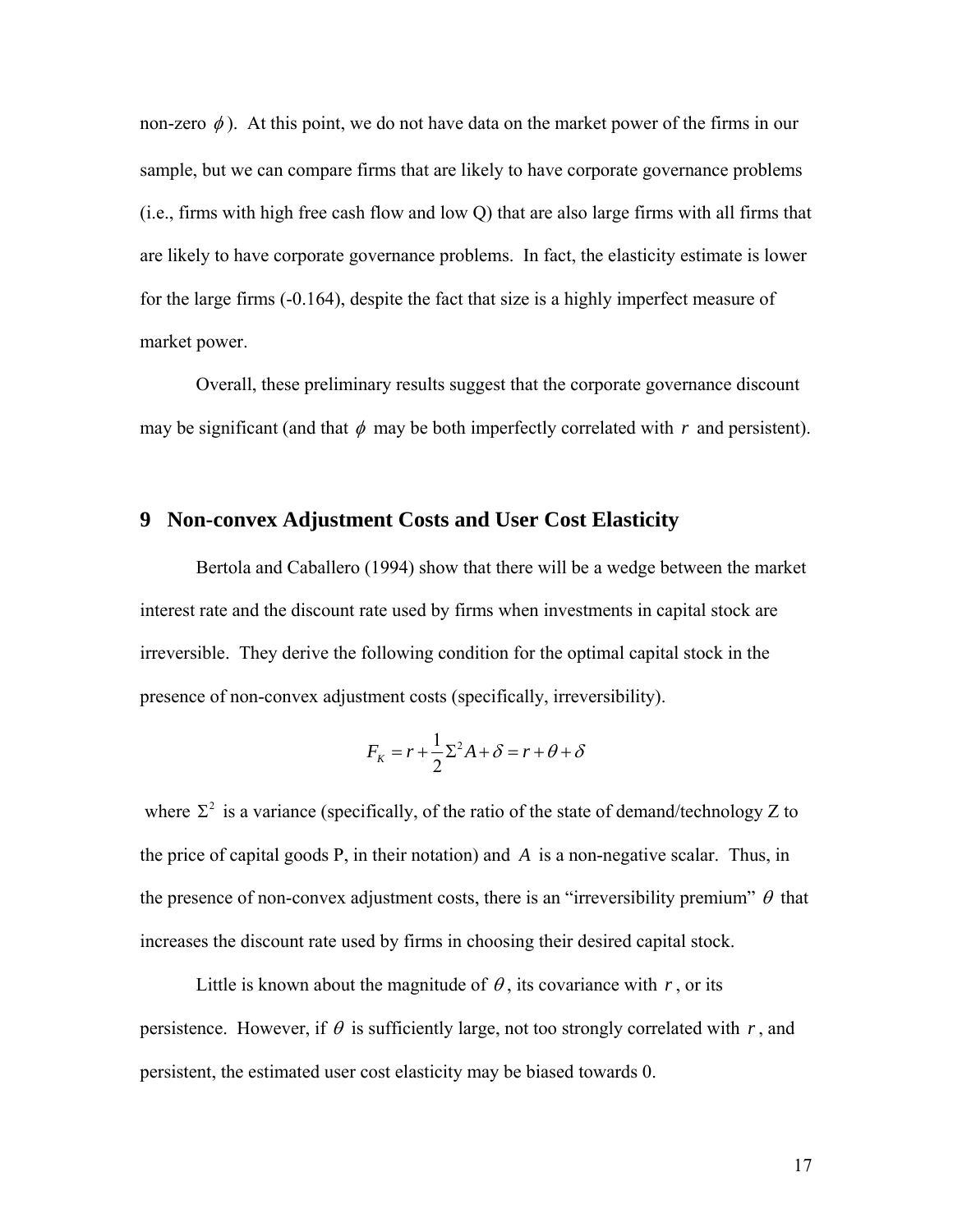The literature on irreversible investment suggests several characteristics that make it more likely that firms will encounter a binding irreversibility constraint. Two of the most important are the drift rate of the stochastic process for Z and the depreciation rate. A low drift rate means that a firm that inadvertently acquires too much capital will find it difficult to grow out of the problem. In contrast, a firm with rapid growth in demand for its product is less likely to encounter a binding irreversibility constraint and far less likely to encounter a persistently binding constraint. The depreciation rate works in a similar way. If a firm's capital stock depreciates rapidly, a shock that leaves it with too much capital will quickly be overcome by depreciation of the capital stock.

 We use two characteristics to identify firms that are more likely to encounter persistent binding irreversibility constraints. First, we use the mean growth rate of real sales over the 20 years of continuous data as our measure of the drift rate. We classify firms with real sales growth below the median for the sample as low drift rate firms. Similarly, we divide firms into classes based on the mean depreciation rate over our sample period; firms with a mean depreciation rate below the median for the sample are classified as low depreciation firms.

 As shown in Table 10, the results are dramatic. The estimated user cost elasticity for firms with a low drift parameter is close to 0 (-0.036). The same is true for firms with a low depreciation rate. Their estimated user cost elasticity is 0.051.

 The results suggest that non-convex adjustment costs are important, that the covariance of  $\theta$  and *r* is small, and that shocks to  $\theta$  are persistent.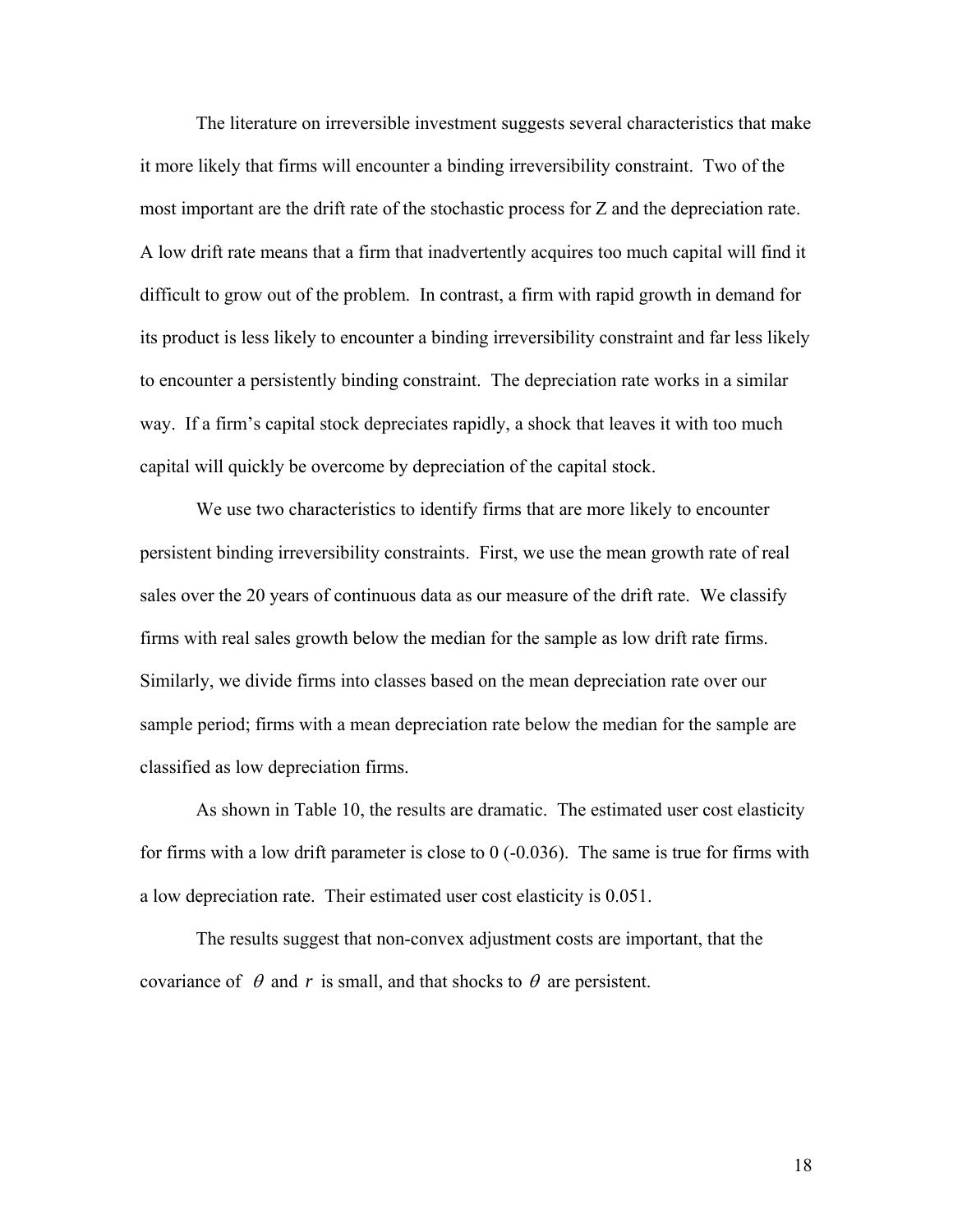## **References**

- Bernanke, Ben, and Mark Gertler, "Agency Costs, Net Worth, and Business Fluctuations, *American Economic Review*, March 1989, 79(1), 14-31.
- Bernanke, Ben, Mark Gertler, and Simon Gilchrist, "The Financial Accelerator and the Flight to Quality," *The Review of Economics and Statistics*, February 1996, 78(1), 1-15.
- Bertola, Guiseppe, and Ricardo J. Caballero, "Irreversibility and Aggregate Investment," *Review of Economic Studies*, April 1994, 61(2), 223-46.
- Caballero, Ricardo J., "Small Sample Bias and Adjustment Costs," *The Review of Economics and Statistics*, February 1994, 76(1), 52-58.
- Caballero, Ricardo J., "Aggregate Investment," in John B. Taylor and Michael Woodford (eds.), *Handbook Of Macroeconomics*, vol. 1B, Amsterdam: Elsevier North Holland, 1999, 813-862.
- Caballero, Ricardo J., E.M.R.A. Engel, and J.C. Haltiwanger, "Plant-level Adjustment and Aggregate Investment Dynamics," *Brookings Papers on Economic Activity* 2, 1995, 1-54.
- Chang, Yoosoon, "Bootstrap Unit Root Tests in Panels with Cross-Sectional Dependency," *Journal of Econometrics*, 2004, 120(2), 263-293.
- Chirinko, Robert, "Business Fixed Investment Spending: Modeling Strategies, Empirical Results, and Policy Implications," *Journal of Economic Literature*, December 1993, 31(4), 1875-1911.
- Chirinko, Robert, Steven M. Fazzari, and Andrew P. Meyer, "How Responsive is Business Capital Formation to its User Cost? An Exploration with Micro Data," *Journal of Public Economics*, 1999, 74, 53-80.
- Chirinko, Robert S., Steven M. Fazzari, and Andrew P. Meyer, "That Elusive Elasticity: A Long-Panel Approach To Estimating The Price Sensitivity Of Business Capital," *10th International Conference on Panel Data, Berlin*, July 5-6, 2002 B3-1, International Conferences on Panel Data.
- Chirinko, Robert S., and Schaller, Huntley, "A Revealed Preference Approach to Understanding Corporate Governance Problems: Evidence from Canada," *Journal of Financial Economics*, October 2004, 74(1), 181-206.
- Clark, Peter K., "Tax Incentives and Equipment Investment," *Brookings Papers on Economic Activity*, 1993, 1, 317-347.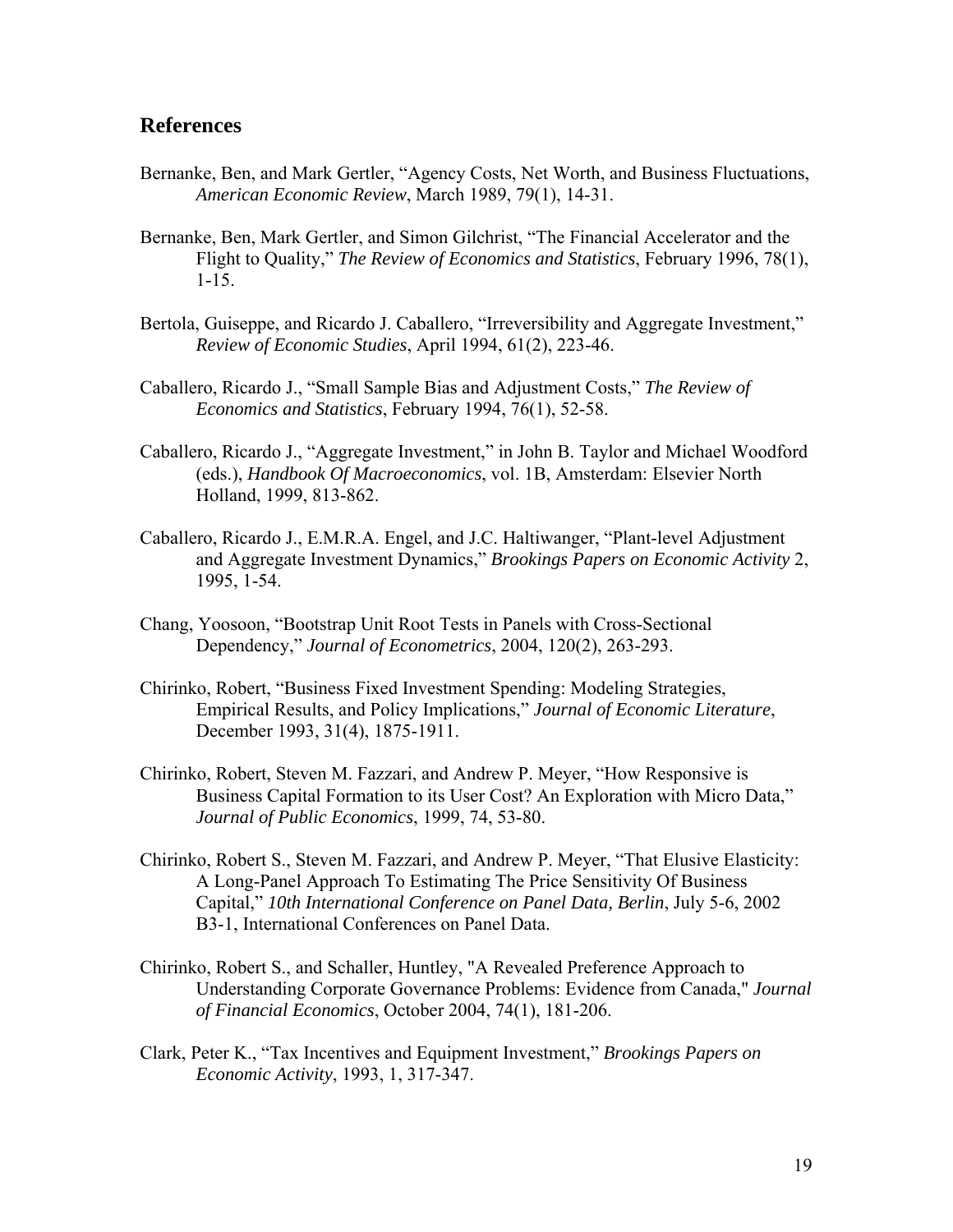- Cummins, J.G., and Hassett, K.A., "The Effects of Taxation on Investment: New Evidence from Firm Level Panel Data," *National Tax Journal*, 1992, 45, 243-251.
- Erickson, Timothy, and Toni M. Whited, "Measurement Error and the Relationship between Investment and q," *Journal of Political Economy*, October 2000, 108(5), 1027-1057.
- Fazzari, Steven M., R. Glenn Hubbard, and Bruce C. Petersen, "Investment, Financing Decisions, and Tax Policy," *American Economic Review*, May 1988, 78(2), 200- 205.
- Gomes, Joao F., "Financing Investment," *American Economic Review*, December 2001, 91, 1263-1285.
- Goolsbee, A., "The Importance of Measurement Error in the Cost of Capital," *National Tax Journal*, 2000, 53, 215-228
- Hassett, Kevin A., and R. Glenn Hubbard, "Tax Policy and Business Investment," in Auerbach, A.J., Feldstein, M. (eds.), *Handbook Of Public Economics*, vol. 3, Amsterdam: North Holland, 2002, 1293-1343.
- Jensen, Michael C., "Agency Costs of Free Cash Flow, Corporate Finance, and Takeovers," *American Economic Review*, May 1986, 76(2), 323-329.
- Jermann, Urban, and Vincenzo Quadrini, "Stock Market Boom and the Productivity Gains of the 1990's," *University of Pennsylvania*, March 2003.
- Kao, Chihwa, "Spurious Regression and Residual-based Tests for Cointegration in Panel Data," *Journal of Econometrics*, May 1999, 90(1), 1-44.
- Kao, Chihwa, and M.H. Chiang, "On the Estimation and Inference of a Cointegrated Regression in Panel Data," *Nonstationary Panels, Panel Cointegration and Dynamic Panels*, 2000, 15, 179-222.
- Kaplan, Steven, and Luigi Zingales, "Do Investment-Cashflow Sensitivities Provide Useful Measures of Financing Constraints?" *Quarterly Journal of Economics*, February 1997, 112, 169-215.
- Kiyotaki, N., and Kenneth D. West, "Business Fixed Investment and the Recent Business Cycle in Japan," *NBER Macroeconomics Annual*, 1996, 277-323.
- Levin, A., C.F. Lin, and C.J. Chu, "Unit Root Tests in Panel Data: Asymptotic and Finite-Sample Properties," *Journal of Econometrics*, 2002, 108, 1-24.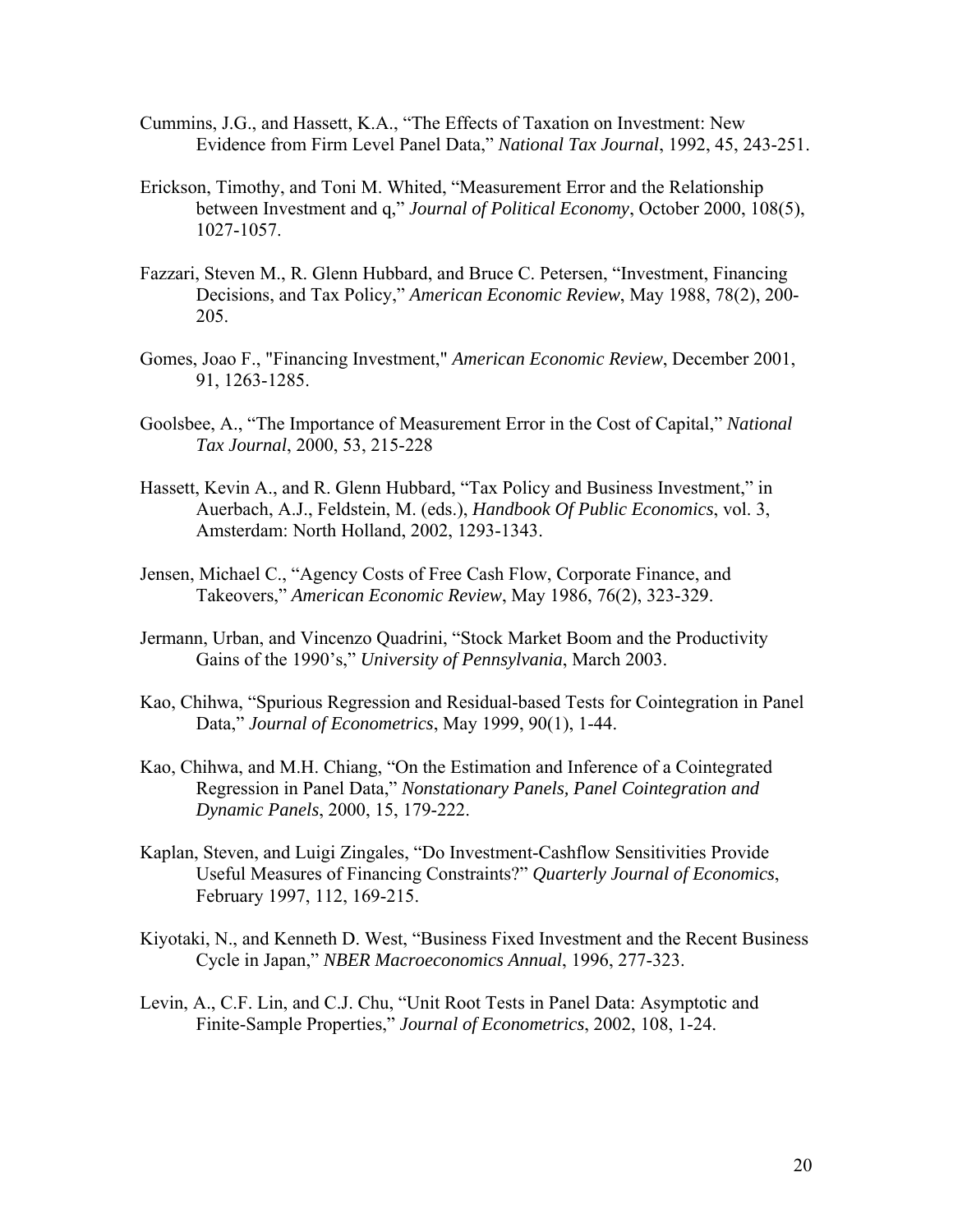- Ng, Serena, and Huntley Schaller, "The Risky Spread, Investment, and Monetary Policy Transmission: Evidence on the Role of Asymmetric Information," *The Review of Economics and Statistics*, August 1996, 78(3), 375-83.
- Schaller, Huntley, "Estimating the long-run user cost elasticity," *Journal of Monetary Economics*, May 2006, 53(4), 725-736.
- Stock, James H., and Mark W. Watson, "A Simple Estimator of Cointegrating Vectors in Higher Order Integrated Systems," *Econometrica*, July 1993, 61(4), 783-820.
- Tevlin, Stacey, and Karl Whelan, "Explaining the Investment Boom of the 1990s," *Journal of Money, Credit and Banking*, February 2003, 35(1), 1-22.
- Whited, Toni, "Debt, Liquidity Constraints and Corporate Investment: Evidence from Panel Data," *Journal of Finance*, 1992, 47, 1425-1460.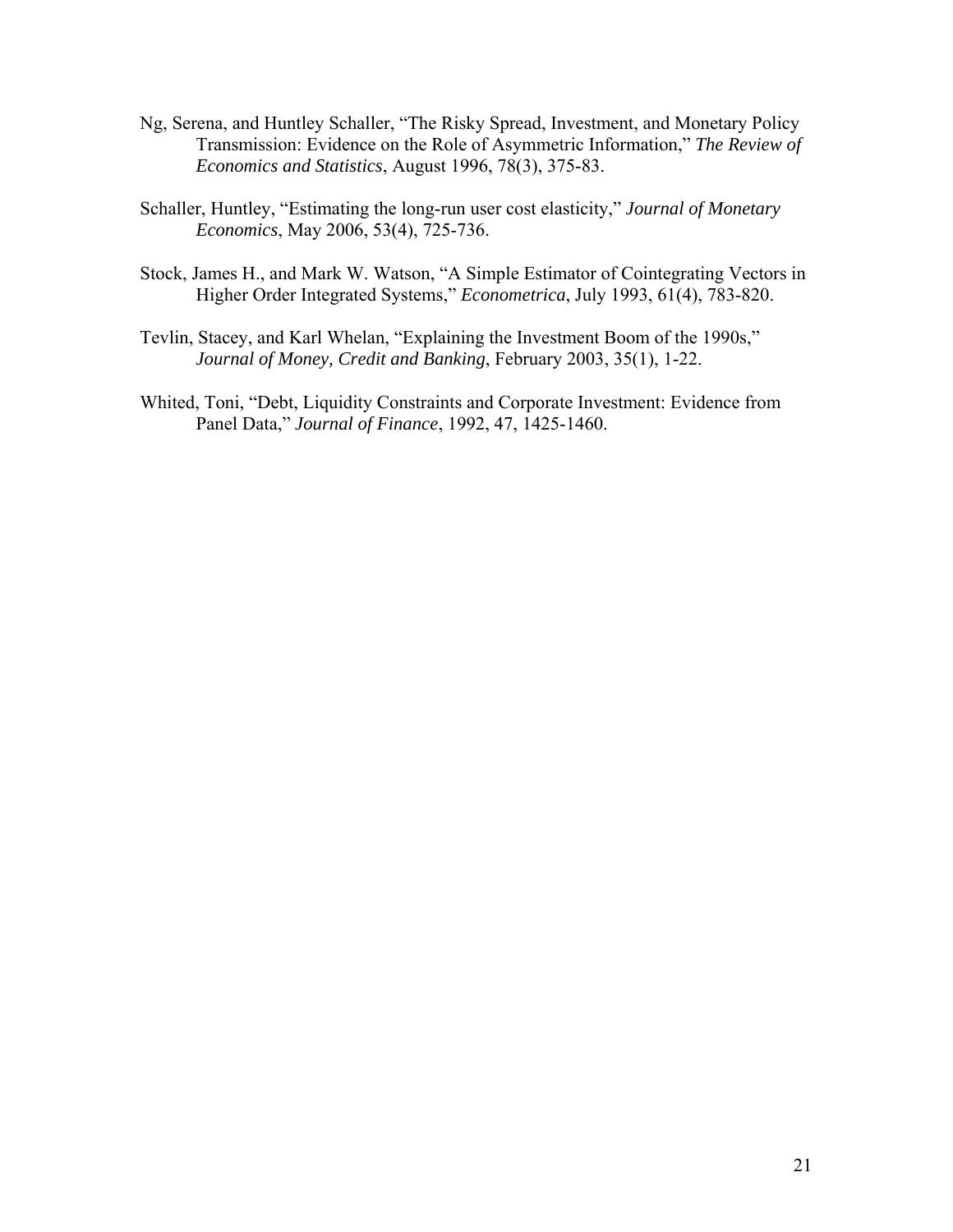### **Data Appendix**

#### **Capital Stock and Investment**

For the first observation for firm f, the capital stock is based on the net plant (NPLANT), the nominal book value of net property, plant, and equipment (CompuStat item 8). To convert this to real terms, we divide by the sector-specific price index for capital goods  $(p^{K})$ . Since book value is not adjusted for changes in the value of capital goods purchased in the past, we adjust the initial capital stock using the sector-specific ratio of nominal replacement cost to historical cost:

$$
K_{f,t_0^f} = \frac{NPLANT_{f,t_0^f}}{p_{s,t_0^f}^{\kappa}} \frac{K\$_{s,t_0^f}}{KHIST_{s,t_0^f}}
$$
(A1)

where K\$ is the current cost net stock of private fixed assets by sector, KHIST is historical-cost net stock of private fixed assets by sector, s is a NAICS sector index (for firm f's sector), and  $t_0^f$  is the year of the first observation for firm f.

 For subsequent observations, a standard perpetual inventory method is used to construct the capital stock,

$$
K_{f,t+1} = (1 - \delta_{s,t})K_{f,t} + \frac{I_{f,t+1}}{p_{s,t+1}^K} \quad (A2)
$$

where  $\delta$  is the depreciation rate and I is capital expenditures in the firm's financial statements (CompuStat item 128). The firm reports the additions in nominal terms, so we divide by  $p<sup>K</sup>$  to convert to real terms.

In some cases, there is a data gap for a particular firm. In this case, we treat the first new observation for that firm in the same way as we would if it were the initial observation. This avoids any potential sample selection bias that would result from dropping firms with gaps in their data.

We construct sector-specific, time-varying depreciation rates using data from the BEA. Specifically,

$$
\delta_{s,t} = \frac{D\$_{s,2000}}{K\$_{s,2000}} \frac{DQUANT_{s,t}}{KQUANT_{s,t}} \qquad (A3)
$$

where D\$ is current-cost depreciation of private fixed assets by sector (BEA, Table 3.4ES), DQUANT is the chain-type quantity index of depreciation of private fixed assets by sector (BEA, Table 3.5ES), K\$ is the current cost net stock of private fixed assets by sector (as defined above), and KQUANT is the chain-type quantity index of the net stock of private fixed assets by sector (BEA, Table 3.2ES).

We construct the sector-specific price index for capital goods using BEA data:

$$
p_{s,t}^{K} = \frac{100(I\$_{s,t}/I\$_{s,2000})}{IQUANT_{s,t}}
$$
 (A4)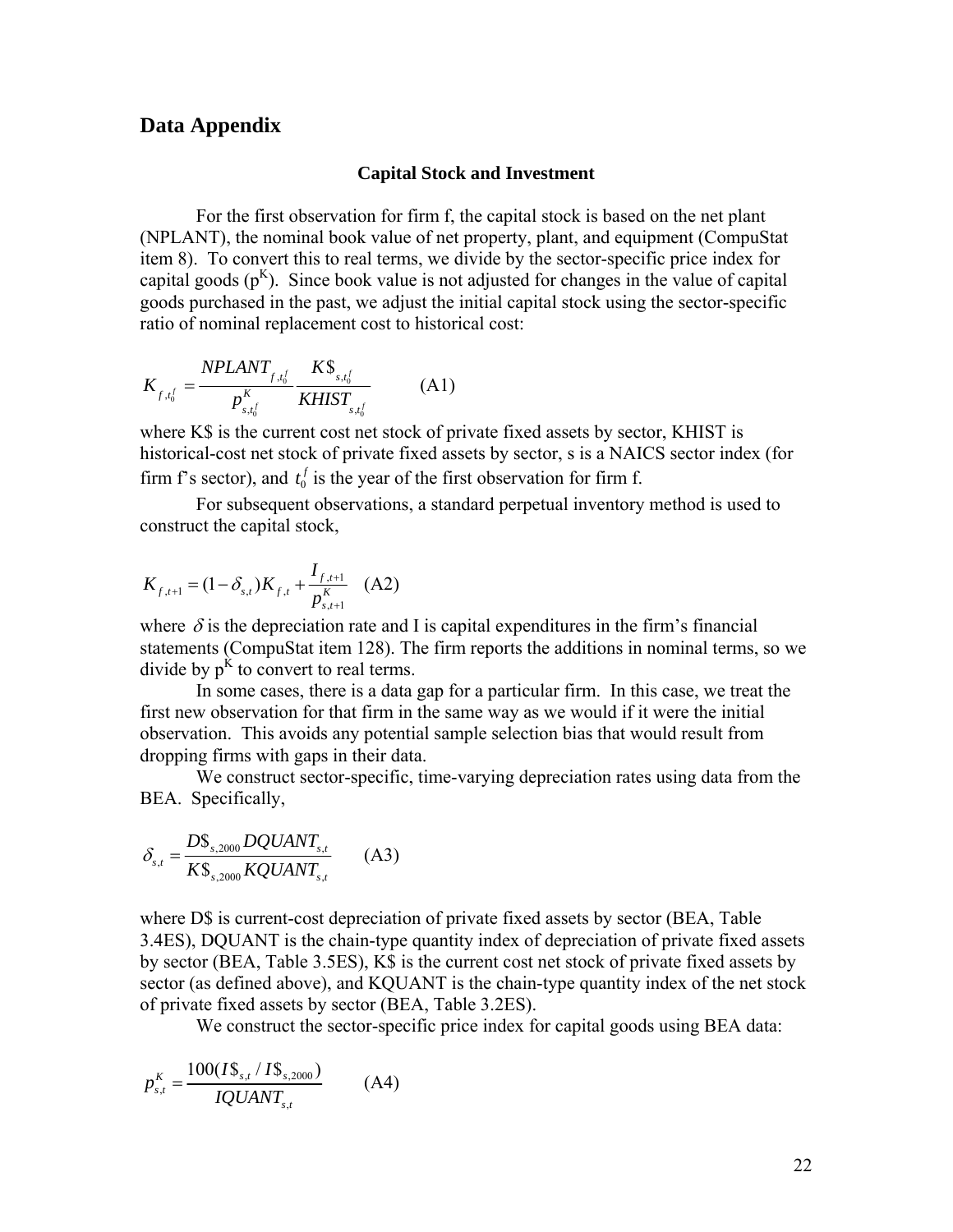where I\$ is historical-cost investment in nonresidential private fixed assets by sector (BEA, Nonresidential Detailed Estimates: Investment, historical cost) and IQUANT is the chain-type quantity index of investment in private fixed assets by sector (BEA, Table 3.8ES).

 After constructing the capital stock, firms with a value of GPLANT less than \$1 million are dropped, where GPLANT is gross property, plant, and equipment (CompuStat item 7), and the first observation for each firm is excluded. We then trim the sample, eliminating the 1% most extreme observations in each tail for the following four variables: I/K, Sales/K, Cost/K, and real sales growth.

#### **Cost of Capital**

The cost of capital is calculated as follows

$$
R_{f,t} = (r_{f,t} + \delta_{s,t}) \left( \frac{1 - z_{s,t} - u_{s,t}}{1 - \tau_t} \right) \frac{p_{s,t}^K}{p_{s,t}^Y}
$$
 (A5)

where  $r$  is the real, risk-adjusted interest rate,  $\zeta$  is the sector-specific present value of depreciation allowances,  $u$  is the sector-specific investment tax credit rate,  $\tau$  is the corporate tax rate,  $p^K$  is the price of capital goods, and  $p^Y$  is the price of output. *R* is expressed as an annual rate, so r and  $\delta$  are both expressed as annual rates. Where variables are available at a monthly or quarterly frequency, we take the average for the calendar year. The corporate tax rate is the U.S. federal tax rate on corporate income. The present value of depreciation allowances – for non-residential equipment and structures, respectively – were provided by Dale Jorgenson. (The data provided by Dale Jorgenson end in 2001: for 2002-04, we use 2001 values.) To calculate z, we took the weighted sum of Jorgenson's z's for equipment and structures, where the weights are the share of equipment investment and the share of structures investment (for a given year) in nominal gross private non-residential investment in fixed assets from the Bureau of Economic Analysis (from table 1IHI, where equipment investment is referred to as equipment and software). Because the investment tax credit applies only to equipment, *u*=0 for structures, we multiply the statutory ITC rate for each year by the ratio of equipment investment to the sum of structures and equipment investment for that year. The corporate tax rates were provided directly by the Treasury Department, and investment tax credit rates are drawn from Pechman (1987, p.160-161). The sectorspecific price index for output is the "Chain-Type Price Index for Value Added by Industry" from the BEA GDP-by-Industry Accounts, normalized to 1 in 2000.

#### **The Real Risk-Adjusted Market Discount Rate**

The real, risk-adjusted market discount rate is defined as follows,

$$
r_{f,t} = ((1 + r_{f,t}^{NOM}) / (1 + \pi_t^e)) - 1.0.
$$
 (A6)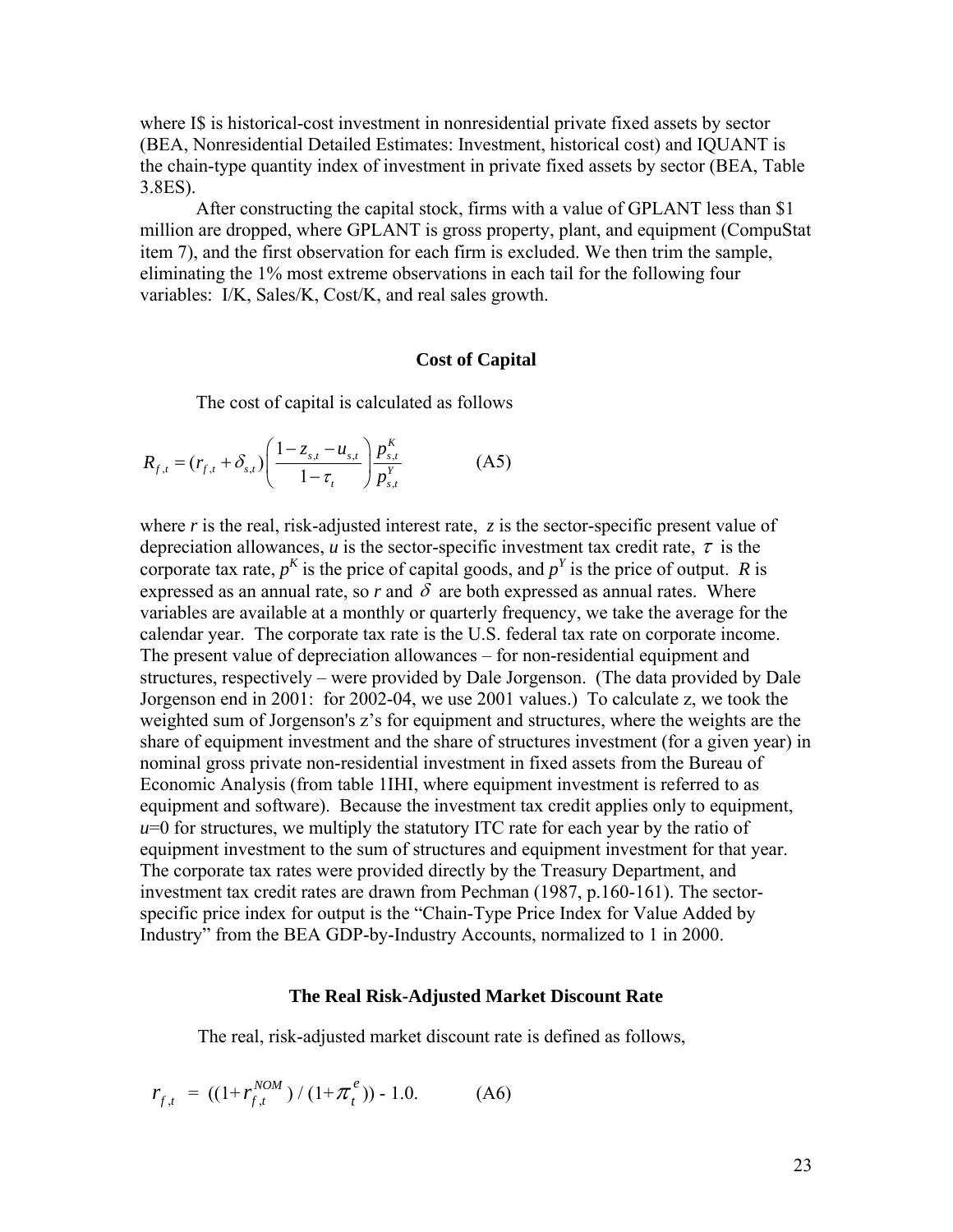The equity risk premium is calculated using CAPM. The components of  $r_{f,t}$  are defined and constructed as follows,

| $r_{f,t}^{NOM}$        | $=$ | Nominal, short-term, risk-adjusted cost of capital                                                                                                                                                                                                                                                                                                                   |
|------------------------|-----|----------------------------------------------------------------------------------------------------------------------------------------------------------------------------------------------------------------------------------------------------------------------------------------------------------------------------------------------------------------------|
|                        | $=$ | $\lambda_{\rm s} (1 - \tau_{\rm t}) r_t^{NOM, DEBT} + (1 - \lambda_{\rm s}) r_{s,t}^{NOM, EQUITY}.$                                                                                                                                                                                                                                                                  |
| $r_t^{NOM, DEBT}$      | $=$ | Nominal corporate bond rate (Moody's Seasoned Baa Corporate<br>Bond Yield)                                                                                                                                                                                                                                                                                           |
| $r_{s,t}^{NOM,EQUITY}$ | $=$ | Nominal, short-term, risk-adjusted cost of equity capital for firms                                                                                                                                                                                                                                                                                                  |
| in sector s.           | $=$ | $r_t^{NOM,F} + \sigma_s$                                                                                                                                                                                                                                                                                                                                             |
| $r_t^{\textit{NOM},F}$ | $=$ | Nominal, one-year, risk-free rate (One-Year Treasury Constant<br>Maturity Rate)                                                                                                                                                                                                                                                                                      |
| $\pi_{s,t}^e$          | $=$ | Sector-specific capital goods price inflation rate from t to $t+1$ .<br>Sector-specific data was not yet available for 2005 at the time of<br>data construction, so $\pi_{s,t}^e$ for 2003 was also used for 2004.                                                                                                                                                   |
| $\sigma_{\rm s}$       | $=$ | Equity risk premium.                                                                                                                                                                                                                                                                                                                                                 |
| $\tau_{\rm t}$         | =   | Marginal rate of corporate income taxation.                                                                                                                                                                                                                                                                                                                          |
| $\lambda_{\rm s}$      | $=$ | Sector-specific leverage ratio calculated as the mean of book debt for<br>the sector divided by the mean of (book $debt + book$ equity) for the<br>sector. In two sectors (Fabricated Metal Product Manufacturing,<br>NAICS industry 332, and Broadcasting and Telecommuniations,<br>NAICS industries 515-517), book equity is negative, so we set $\lambda_s$ to 1. |

Under the CAPM,

$$
\sigma_{s} = \beta_{s} \left( \mu^{\text{EQUITY}} \cdot \mu^{\text{F}} \right), \tag{A7}
$$

where

| CAPM $\beta$ for sector s |
|---------------------------|
|                           |

 $\mu^{\text{EQUITY}}$  = Total return on equities from 1950-2004. The source is the valueweighted CRSP index (including dividends).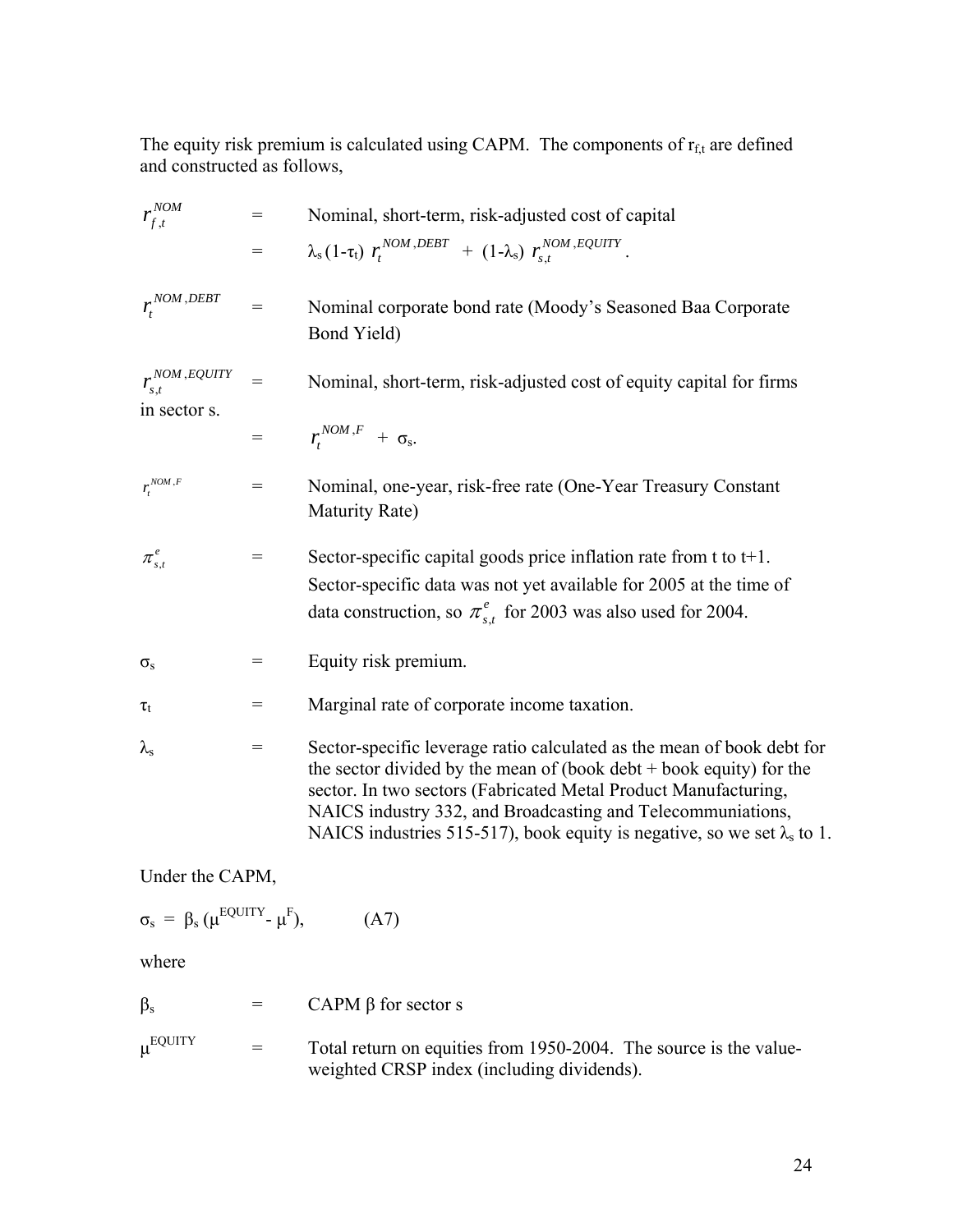

 $\mu^{\mathrm{F}}$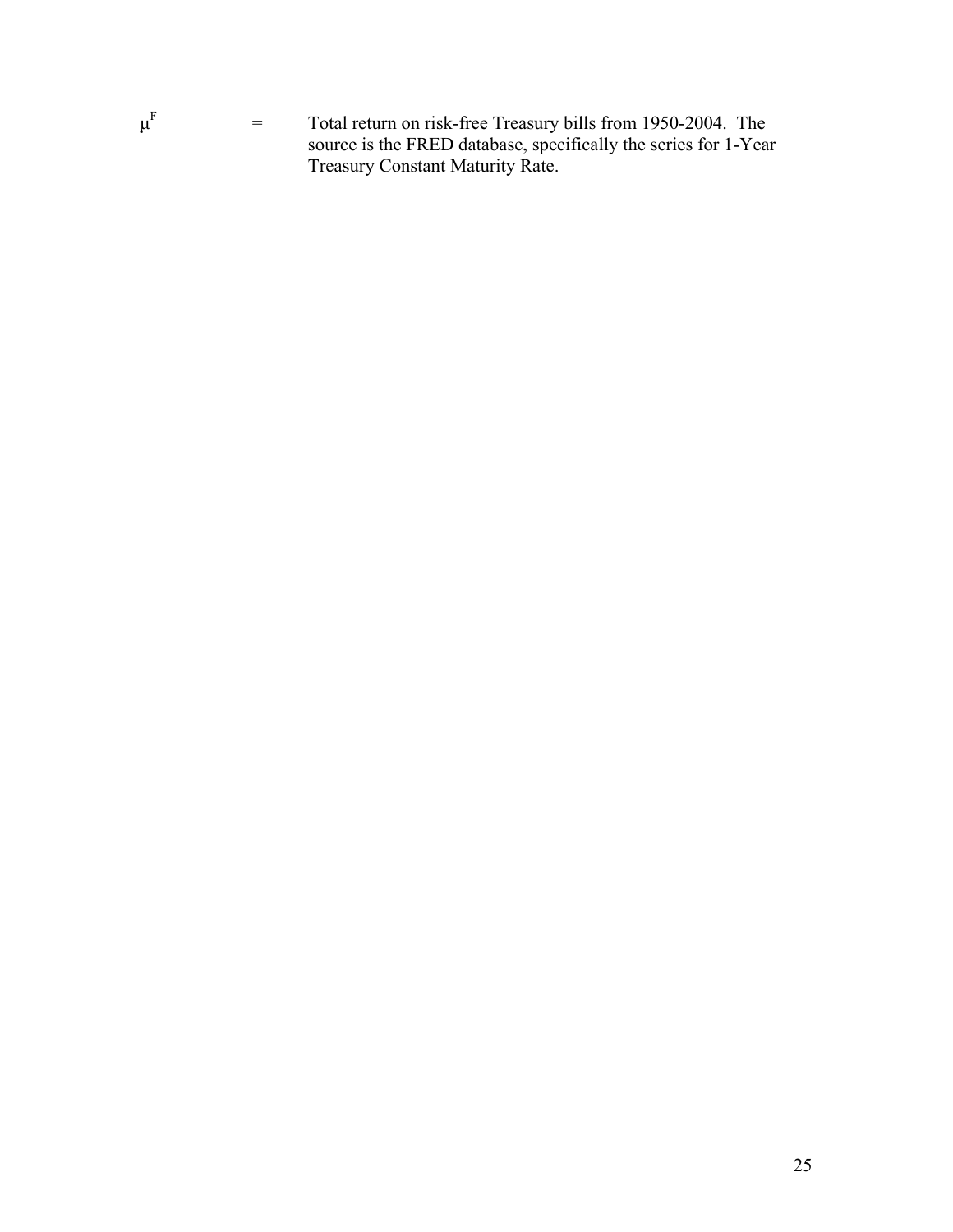|               | Mean     | Median  | Standard<br>Deviation | <b>Skewness</b> | Kurtosis   |
|---------------|----------|---------|-----------------------|-----------------|------------|
| kr            | 1138.041 | 57.872  | 5290.592              | 14.509          | 321.373    |
| yr            | 1398.936 | 159.867 | 6344.198              | 15.197          | 340.104    |
| kryr          | 1.208    | 0.401   | 6.537                 | 333.133         | 128443.312 |
| $\tilde{R}$   | 0.074    | 0.067   | 0.049                 | 2.450           | 18.604     |
| <sub>ct</sub> | 0.421    | 0.421   | 0.109                 | 0.733           | 2.197      |
| cp            | 1.159    | 1.068   | 0.609                 | 3.348           | 38.389     |
| cr            | 0.163    | 0.159   | 0.071                 | 0.531           | 0.806      |
| yrg           | 0.114    | 0.063   | 0.314                 | 3.006           | 17.815     |
| krg           | 0.100    | 0.044   | 0.196                 | 3.336           | 16.106     |

### Table 1a Summary Statistics – Full Sample

The variable kr is the replacement value of the capital stock, measured in millions of 1996 dollars, yr is output measured in millions of 1996 dollars, kryr is the ratio kr/yr,  $\tilde{R}$ is user cost, ct is the tax component of user cost (the second term in parentheses in equation (1)), cp is the price of capital goods component (the third term in parentheses in equation (1)), cr is the interest rate component (the first term in parentheses in equation (1)), yrg is the growth rate of yr, and krg is the growth rate of kr.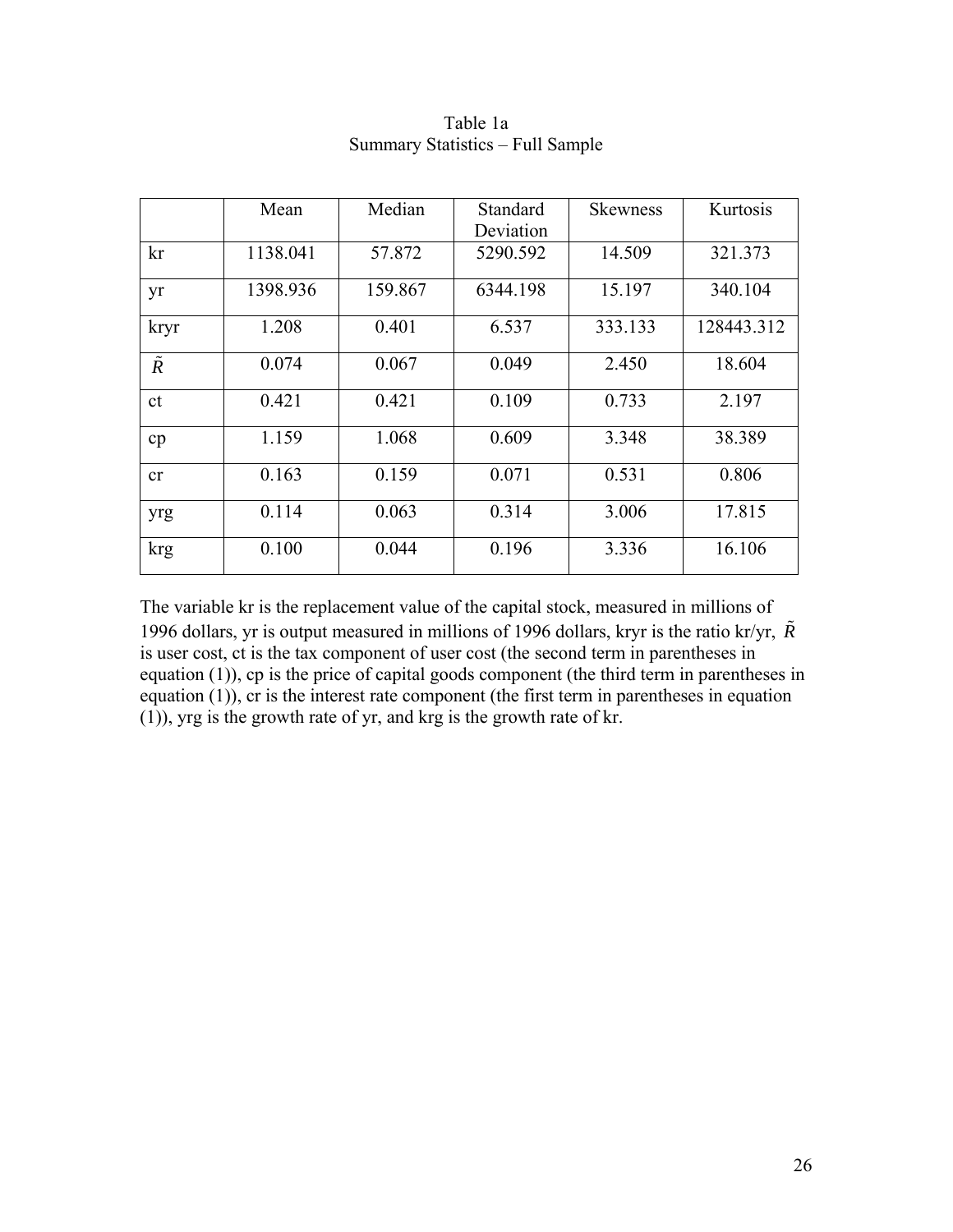|             | Mean     | Median   | Standard<br>Deviation | <b>Skewness</b> | Kurtosis |
|-------------|----------|----------|-----------------------|-----------------|----------|
| kr          | 3793.850 | 718.395  | 11383.967             | 7.894           | 82.350   |
| yr          | 5417.892 | 1650.594 | 13129.286             | 7.511           | 79.461   |
| kryr        | 0.845    | 0.434    | 1.238                 | 4.083           | 21.707   |
| $\tilde{R}$ | 0.067    | 0.065    | 0.038                 | 1.210           | 5.347    |
| ct          | 0.423    | 0.421    | 0.097                 | 0.693           | 2.406    |
| cp          | 1.197    | 1.131    | 0.537                 | 1.634           | 8.956    |
| cr          | 0.138    | 0.135    | 0.053                 | 0.127           | 0.551    |
| yrg         | 0.067    | 0.053    | 0.179                 | 2.437           | 20.365   |
| krg         | 0.063    | 0.046    | 0.095                 | 3.345           | 26.214   |

Table 1b Summary Statistics – Firms with At Least 40 Years of Continuous Data

The variable kr is the replacement value of the capital stock, measured in millions of 1996 dollars, yr is output measured in millions of 1996 dollars, kryr is the ratio kr/yr,  $\tilde{R}$ is user cost, ct is the tax component of user cost (the second term in parentheses in equation (1)), cp is the price of capital goods component (the third term in parentheses in equation (1)), cr is the interest rate component (the first term in parentheses in equation (1)), yrg is the growth rate of yr, and krg is the growth rate of kr.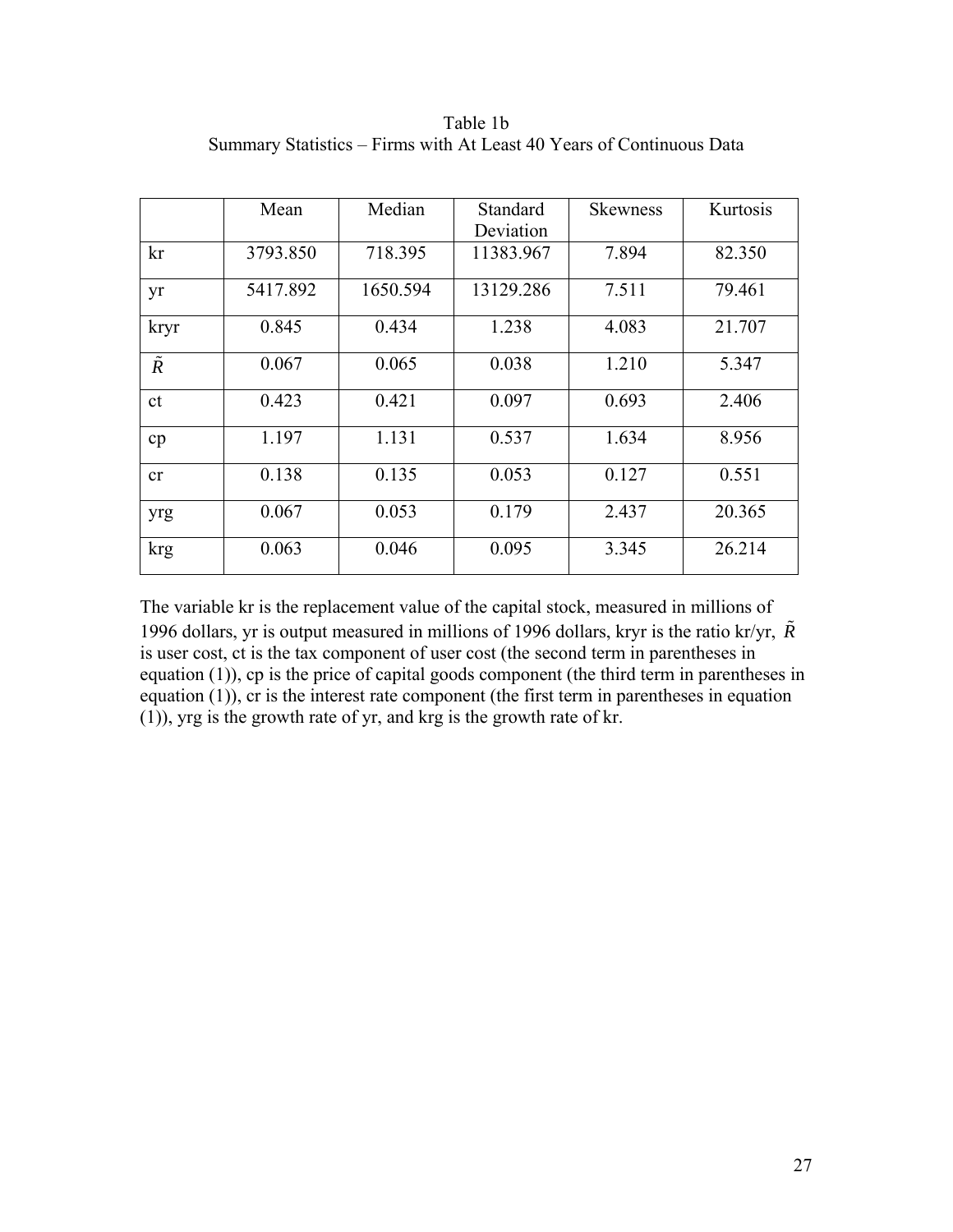| Variable | Parameter | +*     |  |
|----------|-----------|--------|--|
|          | $-0.0834$ | 95.607 |  |
|          | 6213      |        |  |

| Table 2                                  |
|------------------------------------------|
| Levin-Lin-Chu Test Results for Unit Root |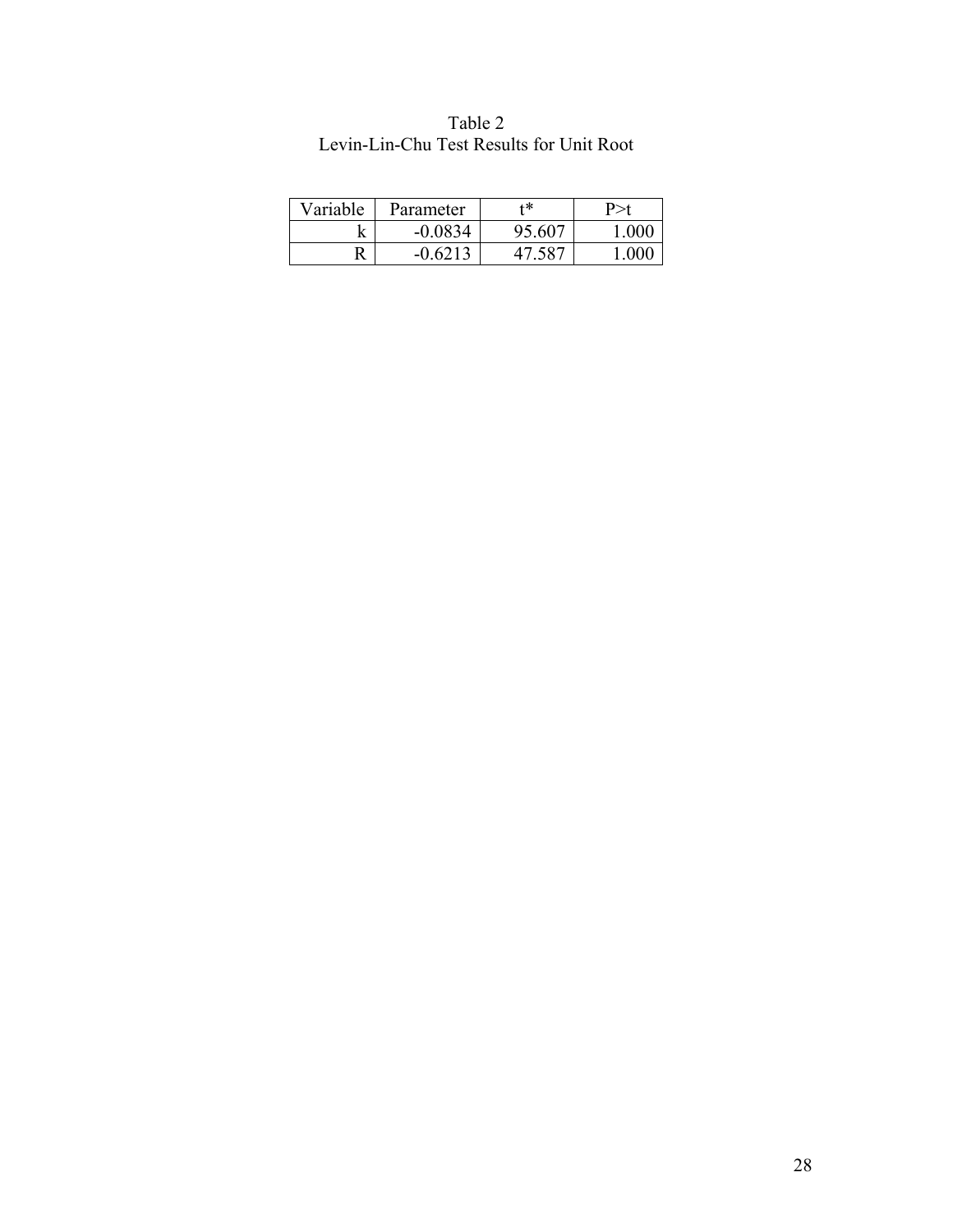| Variable | 'est  |       |
|----------|-------|-------|
|          | -201  | 1 000 |
| D        | 0 736 | ാസ    |

| Table 3                          |  |
|----------------------------------|--|
| Chang Test Results for Unit Root |  |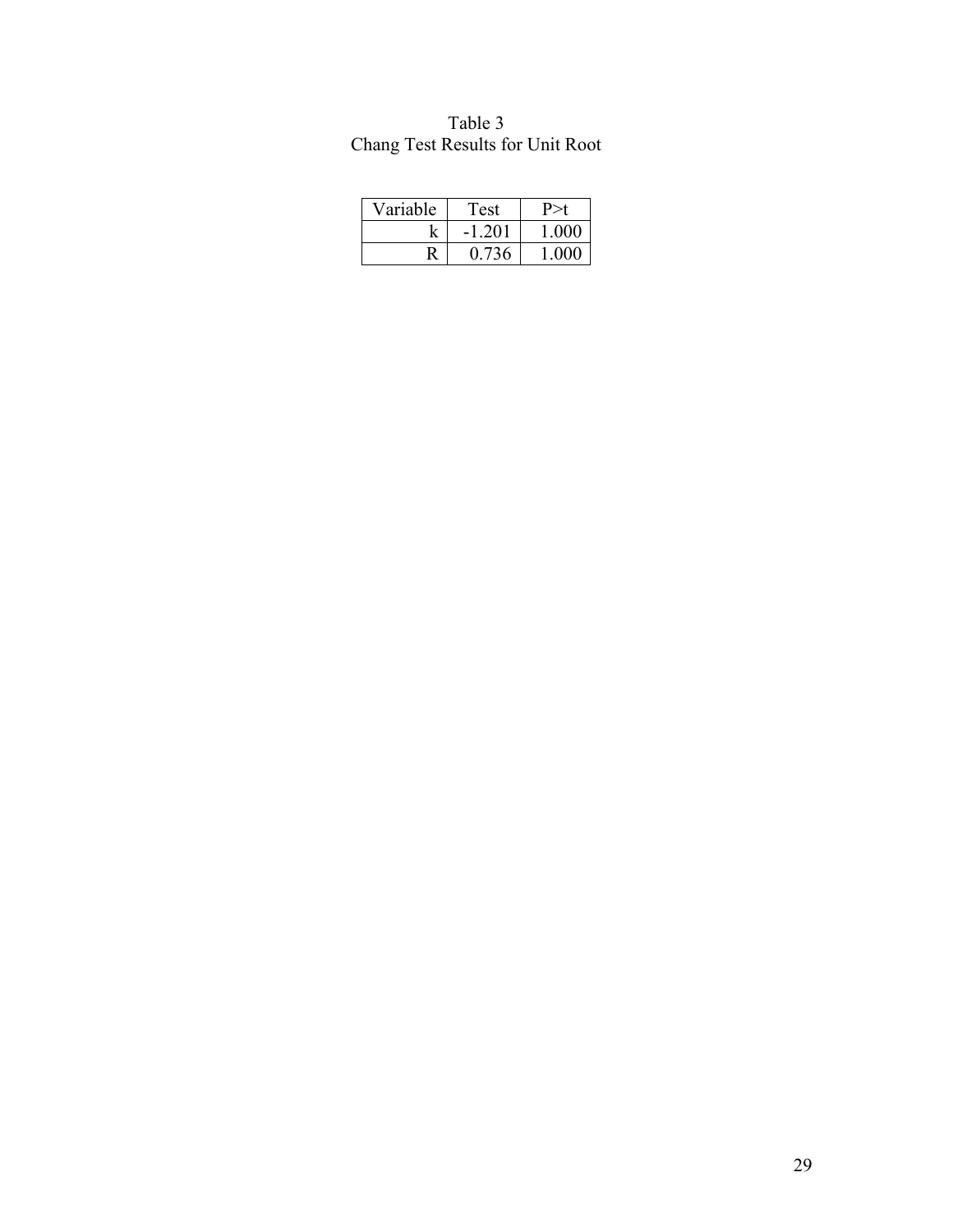# Table 4 Tests for Cointegration

| DF Test   | P>t   | PP Test  | P>t       | <b>ADF</b> Test |       |
|-----------|-------|----------|-----------|-----------------|-------|
| $-35.263$ | 0.000 | $-3.345$ | $0.000\,$ | 21.088          | 0.000 |

DF Test is the Kao Dickey-Fuller test, PP Test is the Kao Phillips-Perron test, and ADF Test is the Kao Augmented Dickey-Fuller test.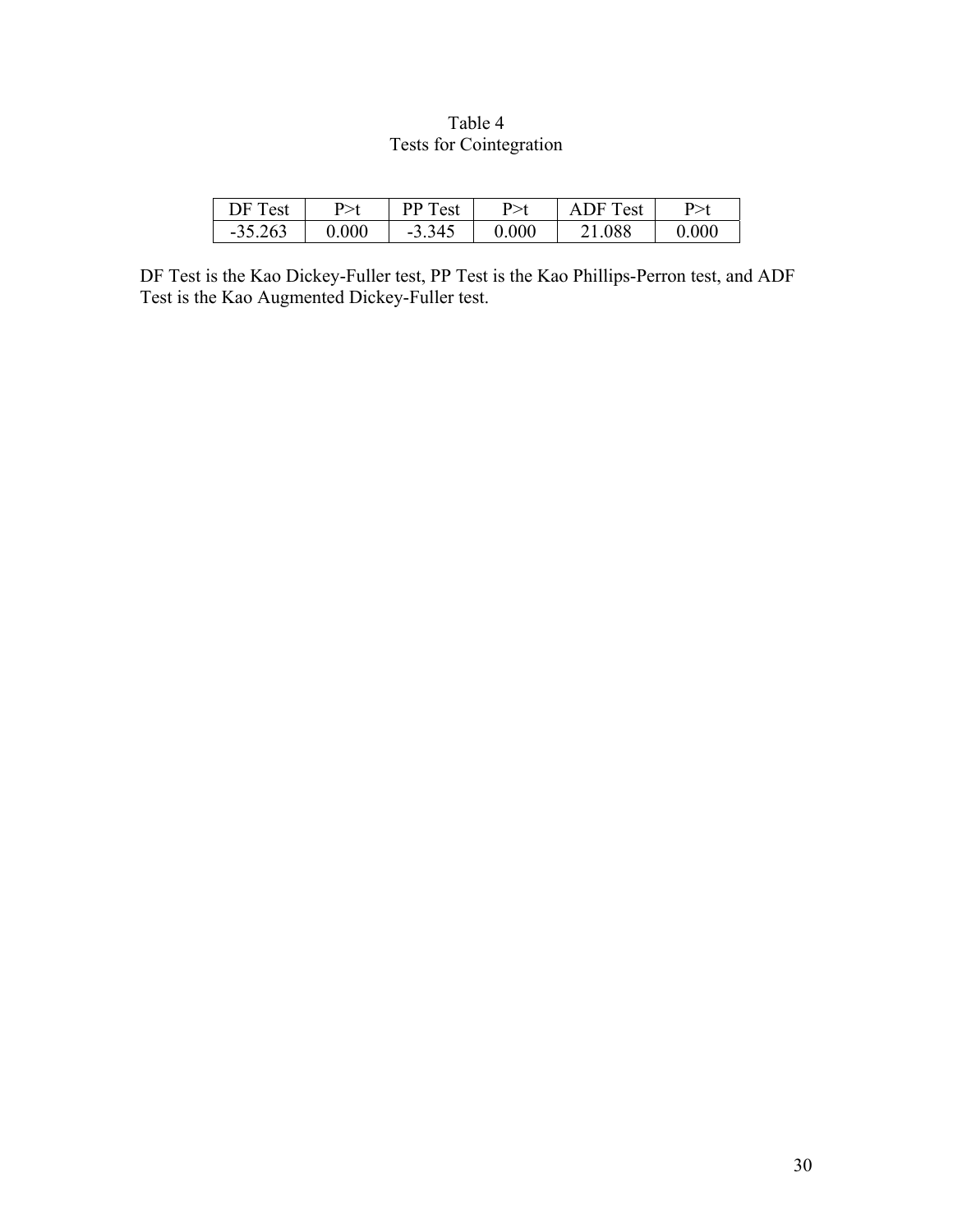| <b>SOLS</b> Estimate | <b>DOLS</b> Estimate |
|----------------------|----------------------|
| $-0.0031$            | $-0.827$             |
| $(-0.287)$           | $(-75.895)$          |

Table 5 SOLS Estimate of User Cost Elasticity

The main entry in the cell is the SOLS estimate of user cost elasticity. The t-statistic is in parentheses under the elasticity estimate. The DOLS estimate is for p=1.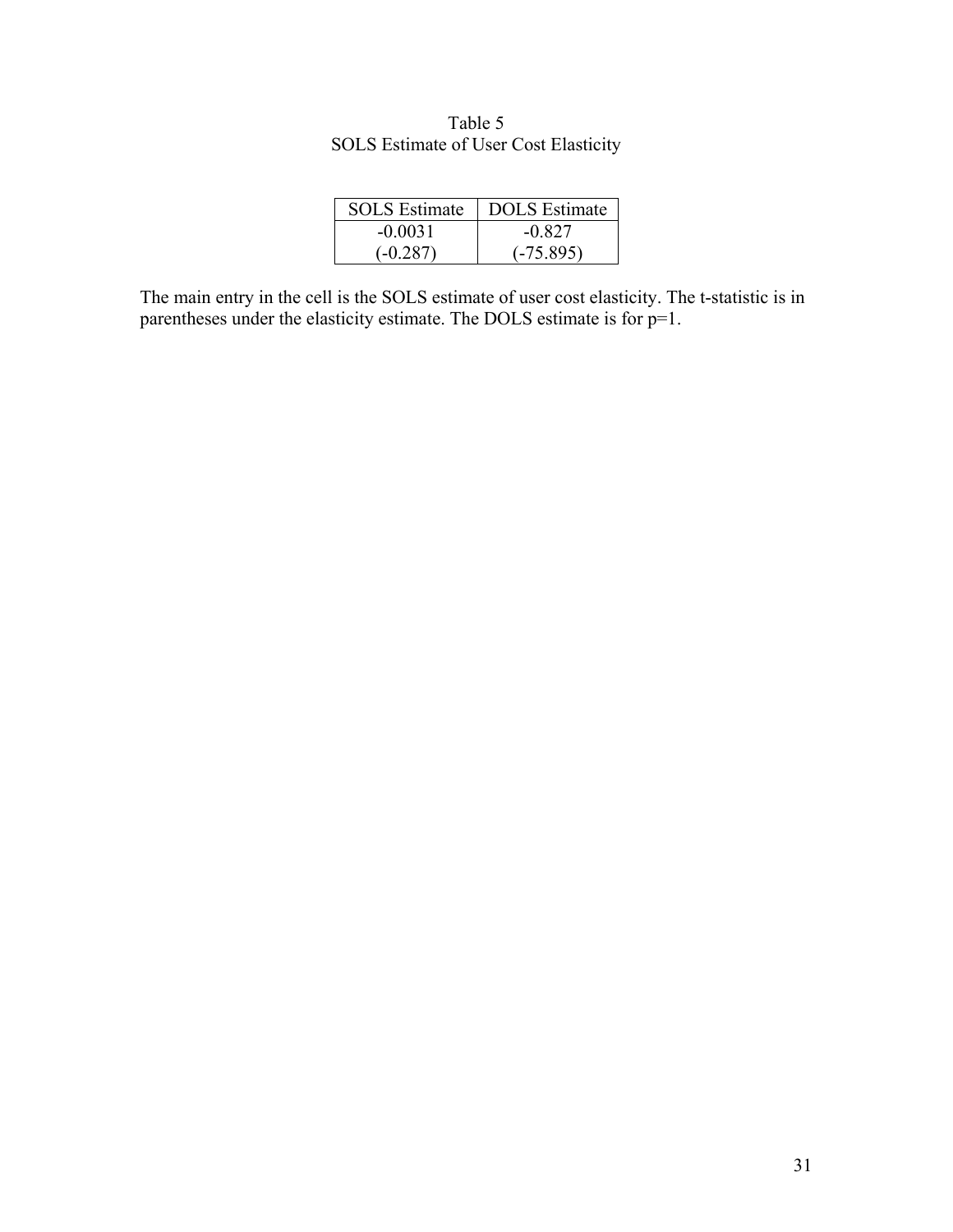## Table 6 DOLS Estimates of User Cost Elasticity for Different Values of p Subsample with 40 years of continuous data

|   | <b>DOLS</b> Estimate |  |
|---|----------------------|--|
|   | $-0.827$             |  |
|   | $(-75.895)$          |  |
| 2 | $-0.8885$            |  |
|   | $(-76.746)$          |  |
| 3 | $-0.941$             |  |
|   | $(-76.965)$          |  |
|   | $-0.957$             |  |
|   | $(-73.567)$          |  |

The first column reports p, the number of leads and lags of first differences of the righthand-side variable (user cost) used in DOLS estimation. The main entries in the cells of the second column are the DOLS estimate of user cost elasticity. The t-statistic is in parentheses under the elasticity estimate.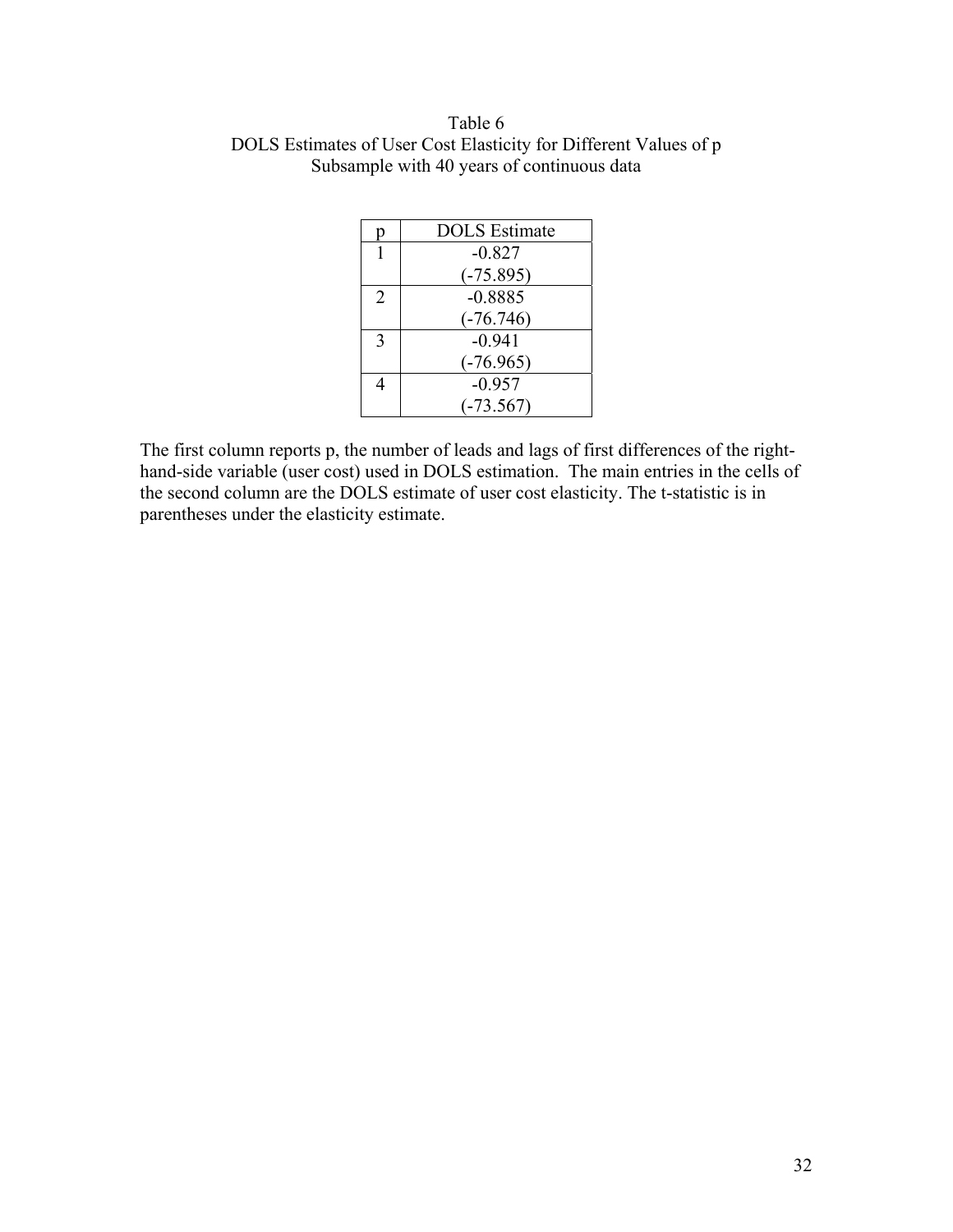## Table 7 DOLS Estimates of User Cost Elasticity for Different Values of p Subsample with 20 years of continuous data

|               | <b>DOLS</b> Estimate |  |
|---------------|----------------------|--|
|               | $-0.827$             |  |
|               | $(-75.895)$          |  |
| 2             | $-0.888$             |  |
|               | $(-76.746)$          |  |
| $\mathcal{R}$ | $-0.941$             |  |
|               | $(-76.965)$          |  |
|               | $-0.957$             |  |
|               | $(-73.567)$          |  |

The first column reports p, the number of leads and lags of first differences of the righthand-side variable (user cost) used in DOLS estimation. The main entries in the cells of the second column are the DOLS estimate of user cost elasticity. The t-statistic is in parentheses under the elasticity estimate.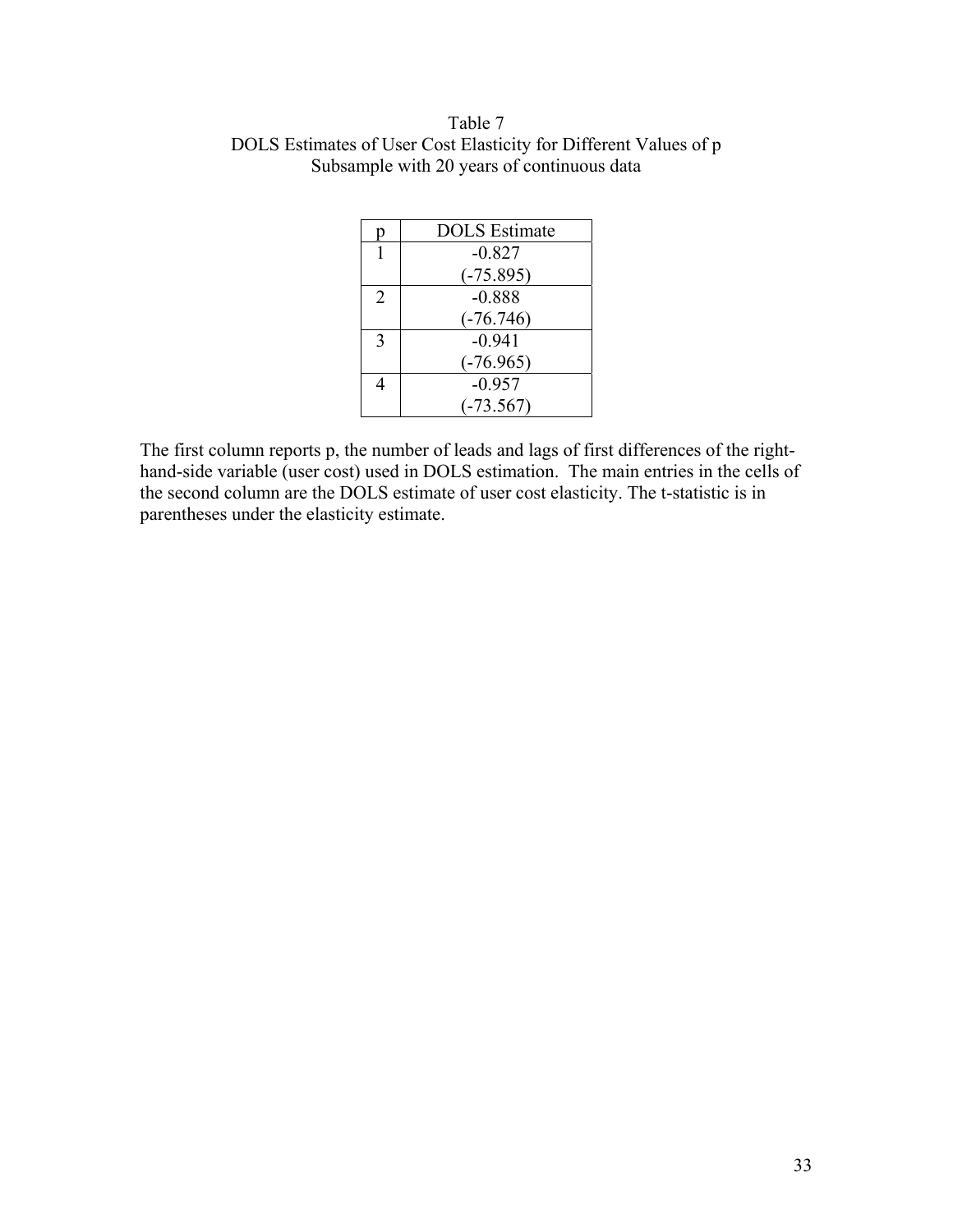| Class           | N    | <b>DOLS</b>   |
|-----------------|------|---------------|
|                 |      | (t-statistic) |
| Young           | 455  | $-0.596$      |
|                 |      | $(-18.43)$    |
| Small           | 1660 | $-0.631$      |
|                 |      | $(-34.01)$    |
| Good investment | 1046 | $-0.748$      |
| opportunities   |      | $-33.62$      |

Table 8 Finance Constraints and User Cost Elasticity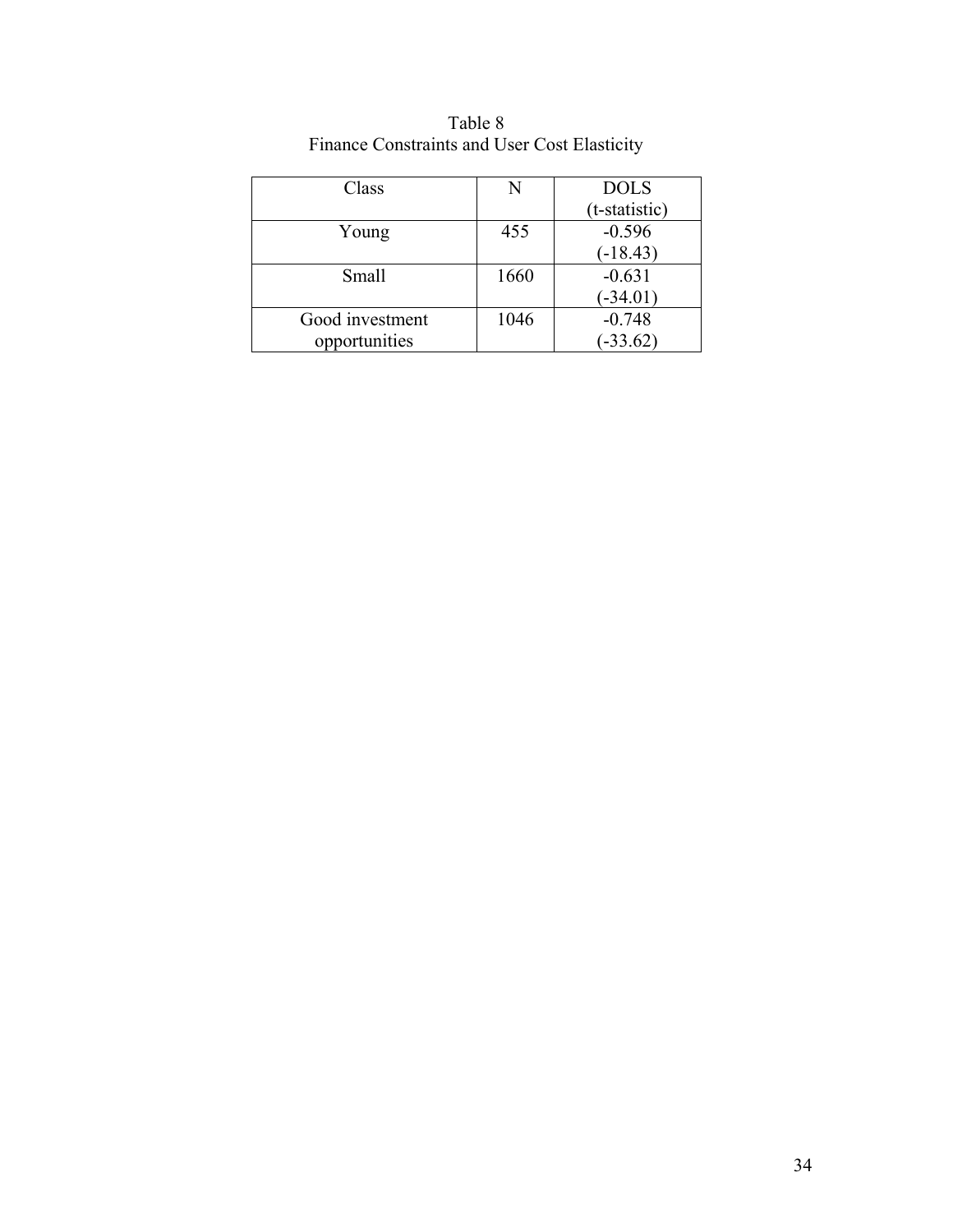| Class                   |     | <b>DOLS</b>   |
|-------------------------|-----|---------------|
|                         |     | (t-statistic) |
| High free cash flow and |     | $-0.204$      |
| poor investment         | 218 | $(-4.91)$     |
| opportunities           |     |               |
| High free cash flow and |     | $-0.164$      |
| poor investment         | 56  | $(-2.44)$     |
| opportunities and large |     |               |

Table 9 Corporate Governance and User Cost Elasticity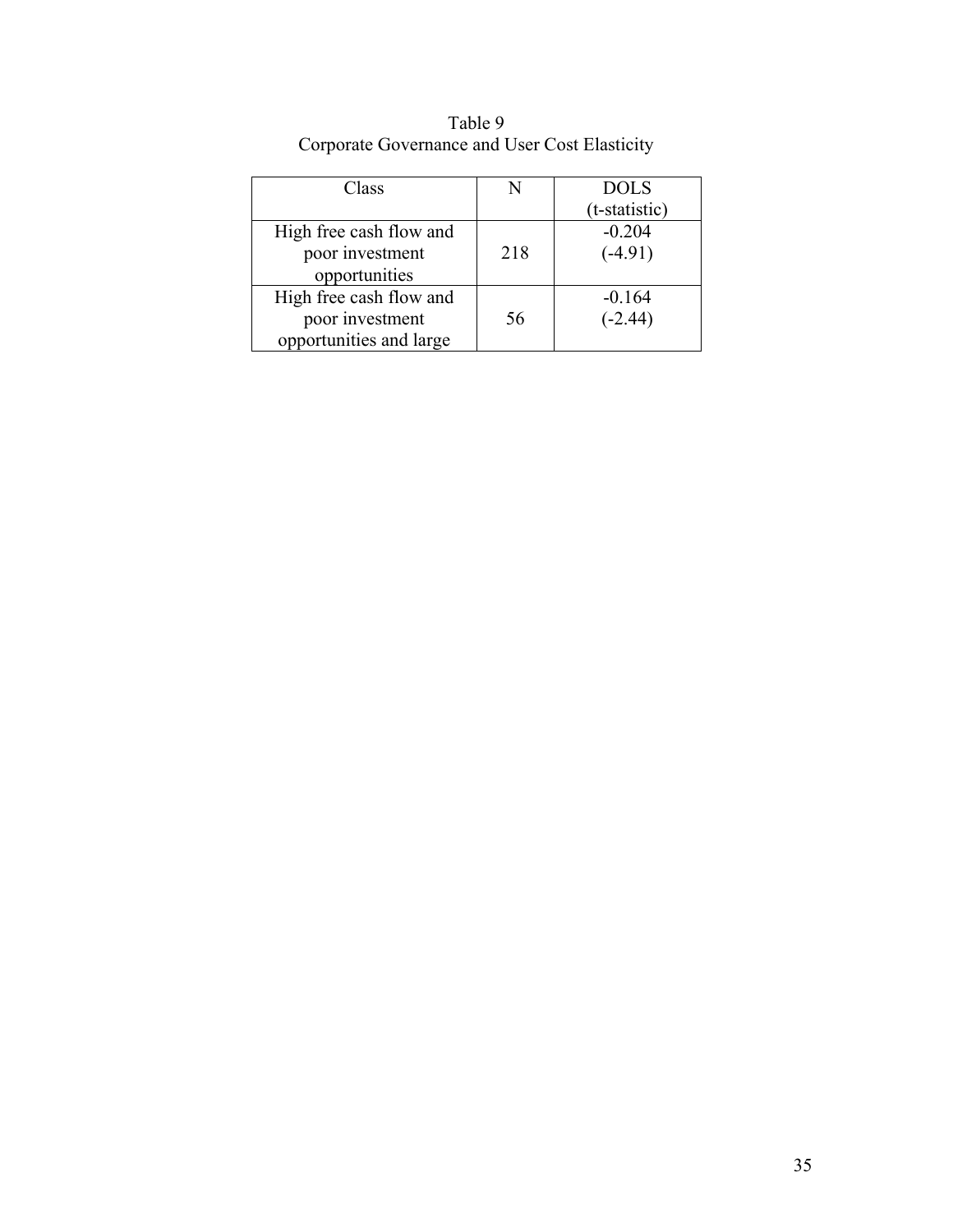| Class                 |      | <b>DOLS</b>   |
|-----------------------|------|---------------|
|                       |      | (t-statistic) |
| Low drift parameter   | 1041 | $-0.036$      |
|                       |      | $(-1.85)$     |
| Low depreciation rate | 882  | 0.051         |
|                       |      |               |

Table 10 Non-convex Adjustment Costs and User Cost Elasticity